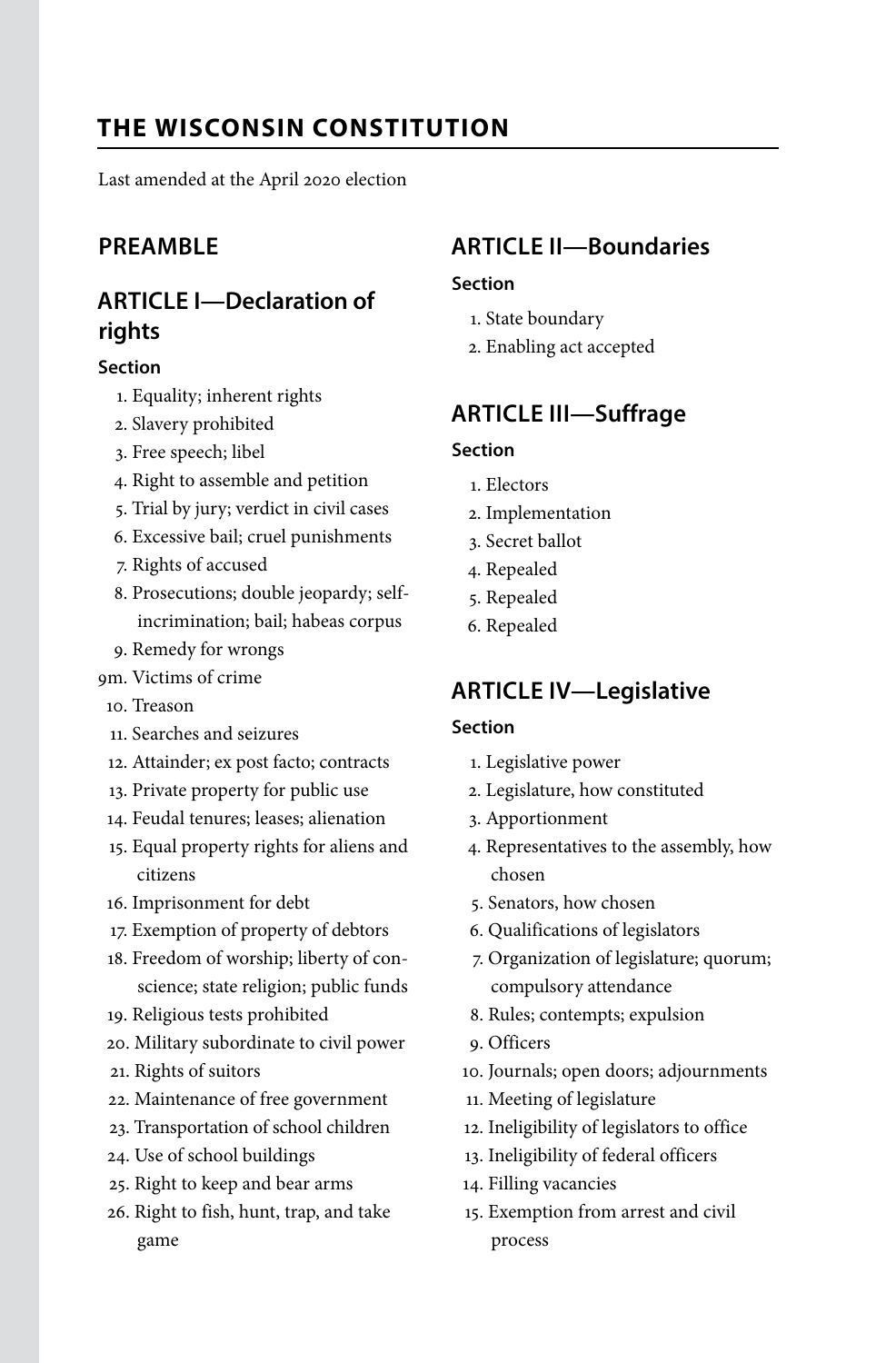- 16. Privilege in debate
- 17. Enactment of laws
- 18. Title of private bills
- 19. Origin of bills
- 20. Yeas and nays
- 21. Repealed
- 22. Powers of county boards
- 23. Town and county government
- 23a. Chief executive officer to approve or veto resolutions or ordinances; proceedings on veto
- 24. Gambling
- 25. Stationery and printing
- 26. Extra compensation; salary change
- 27. Suits against state
- 28. Oath of office
- 29. Militia
- 30. Elections by legislature
- 31. Special and private laws prohibited
- 32. General laws on enumerated subjects
- 33. Auditing of state accounts
- 34. Continuity of civil government

## **ARTICLE V—Executive**

### **Section**

- 1. Governor; lieutenant governor; term
- 1m. Repealed
- 1n. Repealed
- 2. Eligibility
- 3. Election
- 4. Powers and duties
- 5. Repealed
- 6. Pardoning power
- 7. Lieutenant governor, when governor
- 8. Secretary of state, when governor
- 9. Repealed
- 10. Governor to approve or veto bills; proceedings on veto

## **ARTICLE VI—Administrative**

### **Section**

- 1. Election of secretary of state, treasurer and attorney general; term
- 1m. Repealed
- 1n. Repealed
- 1p. Repealed
- 2. Secretary of state; duties, compensation
- 3. Treasurer and attorney general; duties, compensation
- 4. County officers; election, terms, removal; vacancies

## **ARTICLE VII—Judiciary**

### **Section**

- 1. Impeachment; trial
- 2. Court system
- 3. Supreme court: jurisdiction
- 4. Supreme court: election, chief justice, court system administration
- 5. Court of appeals
- 6. Circuit court: boundaries
- 7. Circuit court: election
- 8. Circuit court: jurisdiction
- 9. Judicial elections, vacancies
- 10. Judges: eligibility to office
- 11. Disciplinary proceedings
- 12. Clerks of circuit and supreme courts
- 13. Justices and judges: removal by address
- 14. Municipal court
- 15. Repealed
- 16. Repealed
- 17. Repealed
- 18. Repealed
- 19. Repealed
- 20. Repealed
- 21. Repealed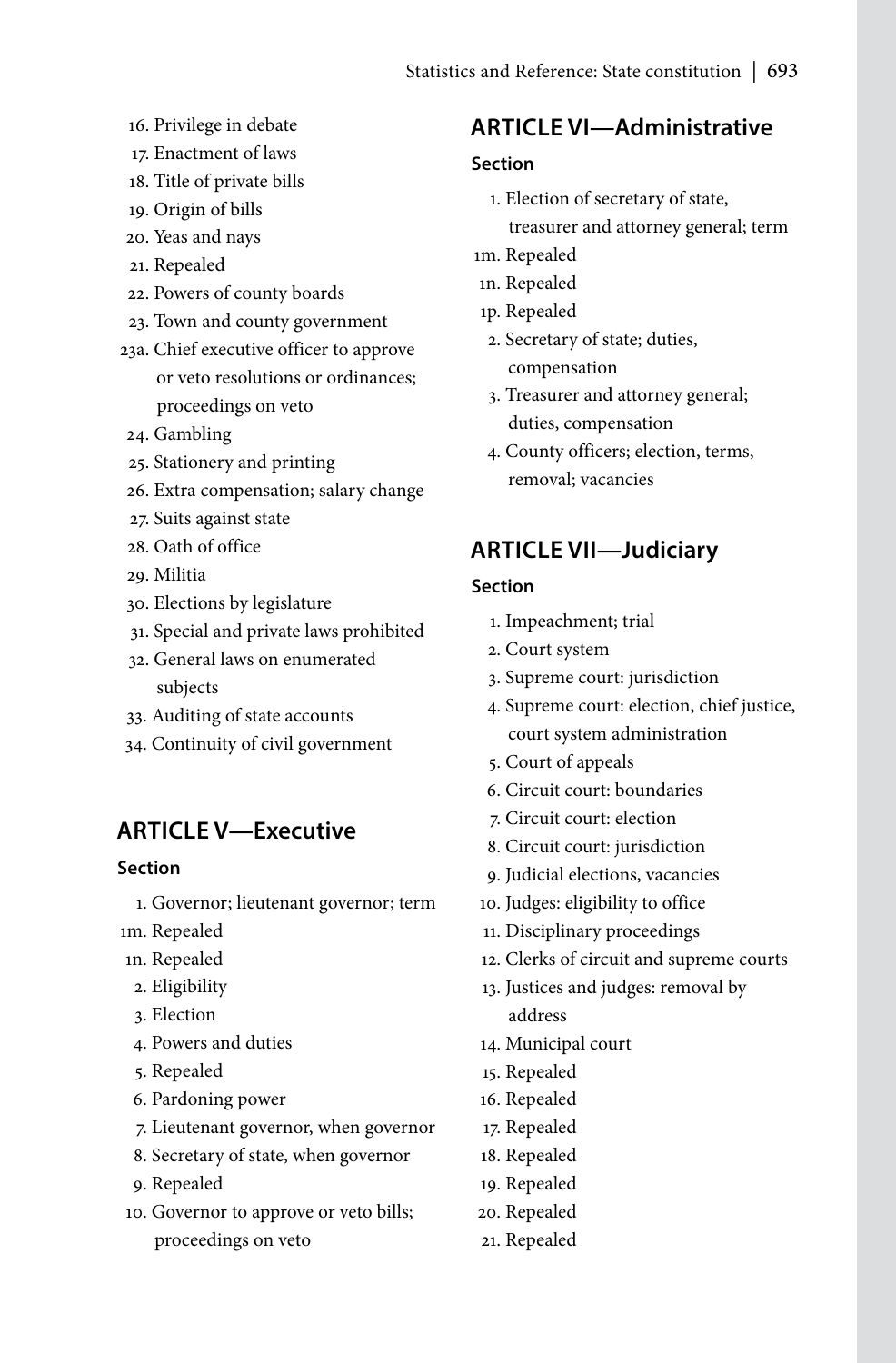- 22. Repealed
- 23. Repealed
- 24. Justices and judges: eligibility for office; retirement

## **Article VIII—Finance**

### **Section**

- 1. Rule of taxation uniform; income, privilege and occupation taxes
- 2. Appropriations; limitation
- 3. Credit of state
- 4. Contracting state debts
- 5. Annual tax levy to equal expenses
- 6. Public debt for extraordinary expense; taxation
- 7. Public debt for public defense; bonding for public purposes
- 8. Vote on fiscal bills; quorum
- 9. Evidences of public debt
- 10. Internal improvements
- 11. Transportation fund

# **Article IX—Eminent domain and property of the state**

### **Section**

- 1. Jurisdiction on rivers and lakes; navigable waters
- 2. Territorial property
- 3. Ultimate property in lands; escheats

## **Article X—Education**

### **Section**

- 1. Superintendent of public instruction
- 2. School fund created; income applied
- 3. District schools; tuition; sectarian instruction; released time
- 4. Annual school tax
- 5. Income of school fund
- 6. State university; support
- 7. Commissioners of public lands
- 8. Sale of public lands

## **Article XI—Corporations**

### **Section**

- 1. Corporations; how formed
- 2. Property taken by municipality
- 3. Municipal home rule; debt limit; tax to pay debt
- 3a. Acquisition of lands by state and subdivisions; sale of excess
- 4. General banking law
- 5. Repealed

## **Article XII—Amendments**

### **Section**

- 1. Constitutional amendments
- 2. Constitutional conventions

# **Article XIII—Miscellaneous provisions**

### **Section**

- 1. Political year; elections
- 2. Repealed
- 3. Eligibility to office
- 4. Great seal
- 5. Repealed
- 6. Legislative officers
- 7. Division of counties
- 8. Removal of county seats
- 9. Election or appointment of statutory officers
- 10. Vacancies in office
- 11. Passes, franks and privileges
- 12. Recall of elective officers
- 13. Marriage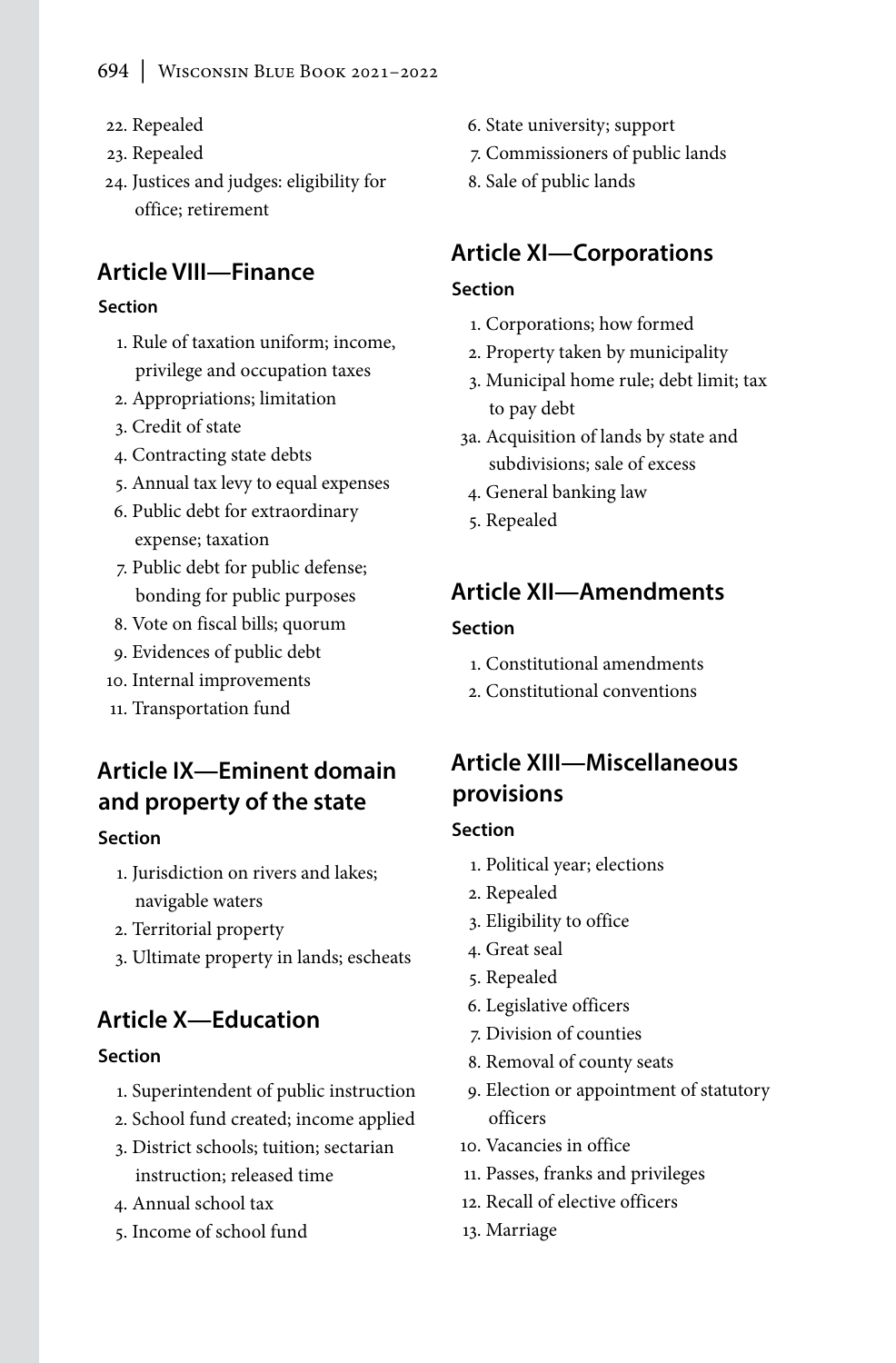# **Article XIV—Schedule**

### **Section**

1. Effect of change from territory to

state

- 2. Territorial laws continued
- 3. Repealed
- 4. Repealed
- 5. Repealed
- 6. Repealed
- 7. Repealed
- 8. Repealed
- 9. Repealed
- 10. Repealed
- 11. Repealed
- 12. Repealed
- 13. Common law continued in force
- 14. Repealed
- 15. Repealed
- 16. Implementing revised structure of judicial branch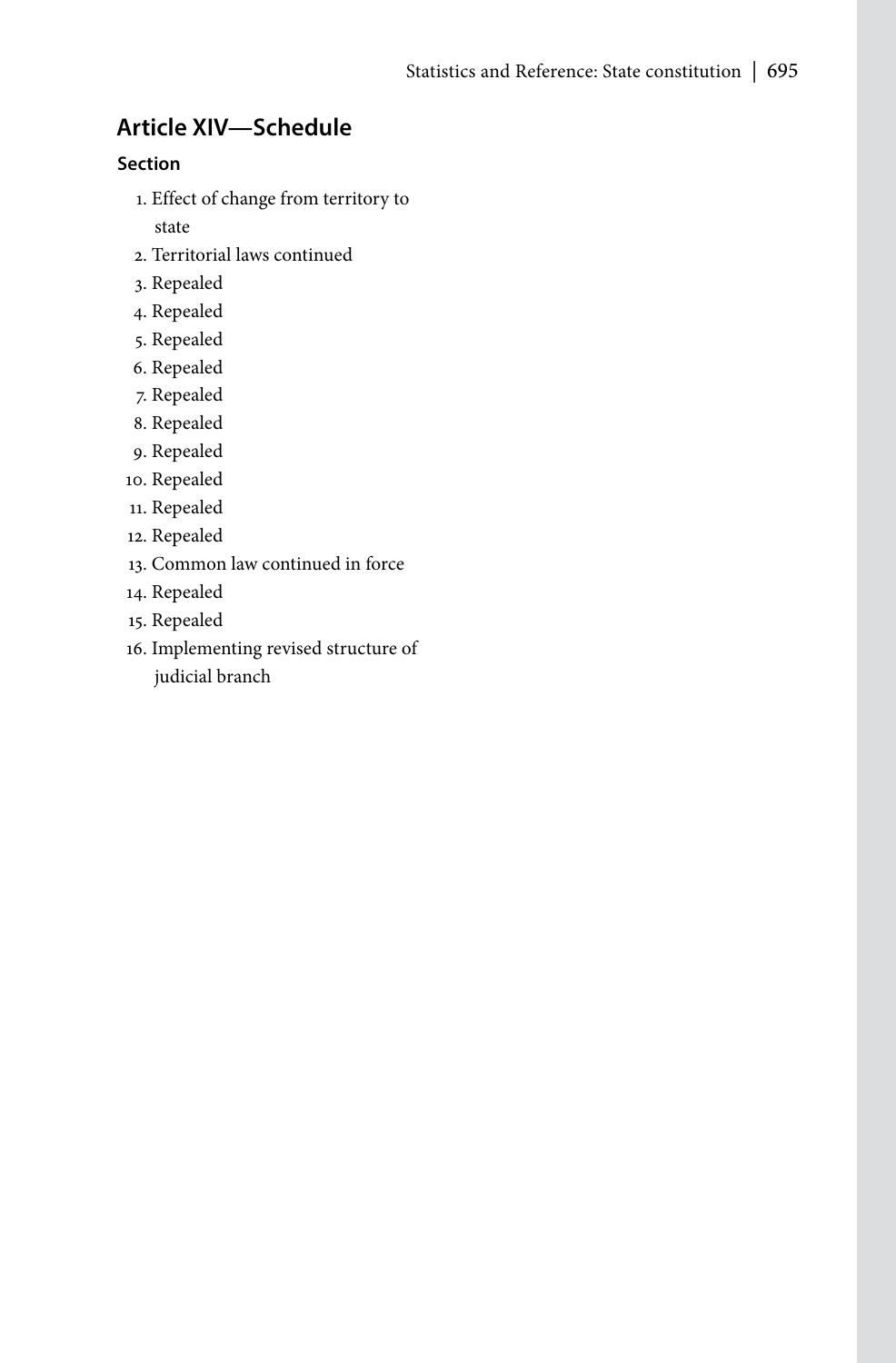## **PREAMBLE**

We, the people of Wisconsin, grateful to Almighty God for our freedom, in order to secure its blessings, form a more perfect government, insure domestic tranquility and promote the general welfare, do establish this constitution.

# **ARTICLE I—Declaration of rights**

**Equality; inherent rights.** Section 1. All people are born equally free and independent, and have certain inherent rights; among these are life, liberty and the pursuit of happiness; to secure these rights, governments are instituted, deriving their just powers from the consent of the governed.

**Slavery prohibited.** Section 2. There shall be neither slavery, nor involuntary servitude in this state, otherwise than for the punishment of crime, whereof the party shall have been duly convicted.

**Free speech; libel.** Section 3. Every person may freely speak, write and publish his sentiments on all subjects, being responsible for the abuse of that right, and no laws shall be passed to restrain or abridge the liberty of speech or of the press. In all criminal prosecutions or indictments for libel, the truth may be given in evidence, and if it shall appear to the jury that the matter charged as libelous be true, and was published with good motives and for justifiable ends, the party shall be acquitted; and the jury shall have the right to determine the law and the fact.

**Right to assemble and petition.** Section 4. The right of the people peaceably to assemble, to consult for the common good, and to petition the government, or any department thereof, shall never be abridged.

**Trial by jury; verdict in civil cases.** Section 5. The right of trial by jury shall remain inviolate, and shall extend to all cases at law without regard to the amount in controversy; but a jury trial may be waived by the parties in all cases in the manner prescribed by law. Provided, however, that the legislature may, from time to time, by statute provide that a valid verdict, in civil cases, may be based on the votes of a specified number of the jury, not less than five-sixths thereof.

**Excessive bail; cruel punishments.** Section 6. Excessive bail shall not be required, nor shall excessive fines be imposed, nor cruel and unusual punishments inflicted.

**Rights of accused.** Section 7. In all criminal prosecutions the accused shall enjoy the right to be heard by himself and counsel; to demand the nature and cause of the accusation against him; to meet the witnesses face to face; to have compulsory process to compel the attendance of witnesses in his behalf; and in prosecutions by indictment, or information, to a speedy public trial by an impartial jury of the county or district wherein the offense shall have been committed; which county or district shall have been previously ascertained by law.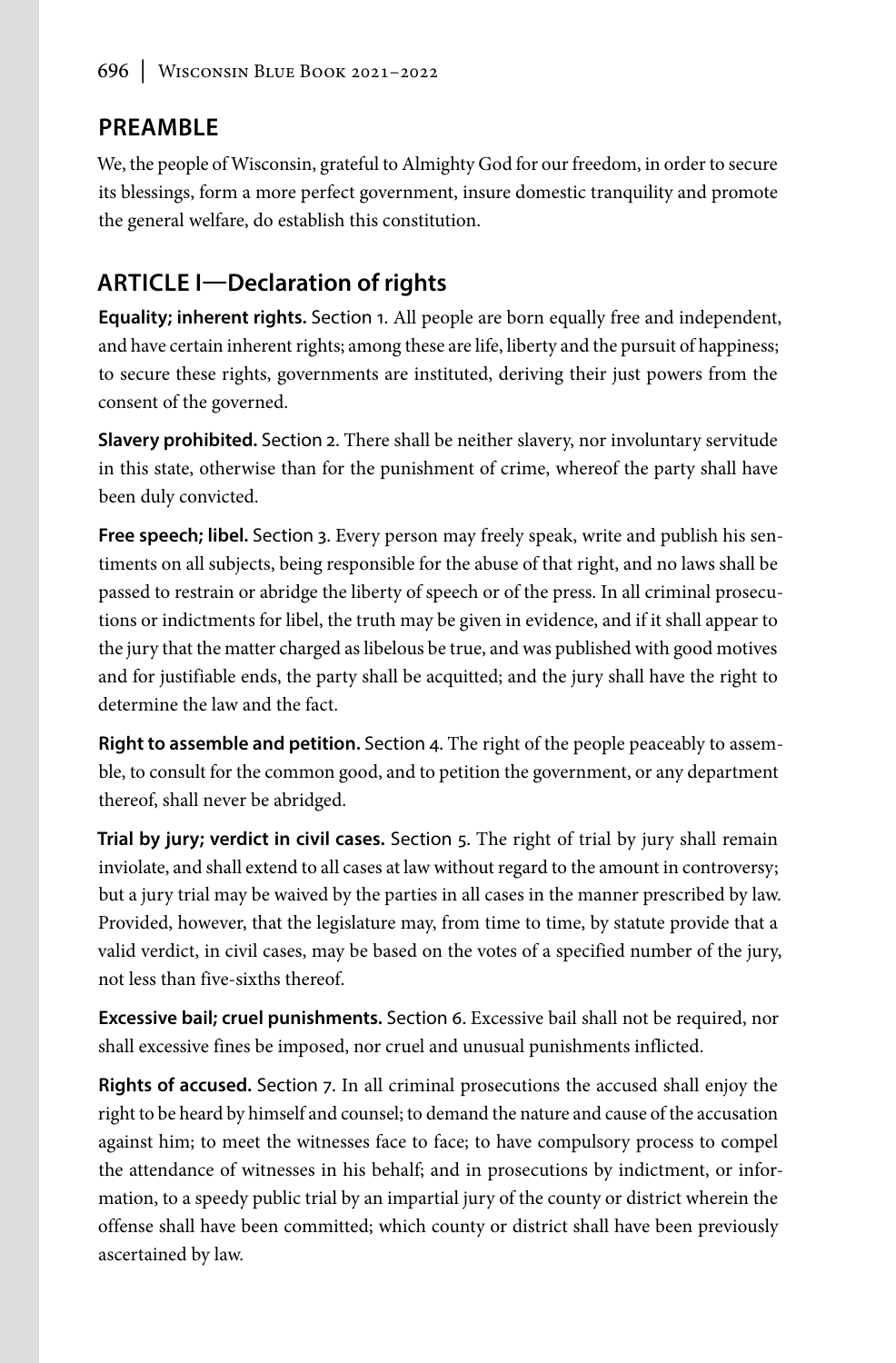**Prosecutions; double jeopardy; self-incrimination; bail; habeas corpus.** Section 8. **(1)** No person may be held to answer for a criminal offense without due process of law, and no person for the same offense may be put twice in jeopardy of punishment, nor may be compelled in any criminal case to be a witness against himself or herself.

**(2)** All persons, before conviction, shall be eligible for release under reasonable conditions designed to assure their appearance in court, protect members of the community from serious bodily harm or prevent the intimidation of witnesses. Monetary conditions of release may be imposed at or after the initial appearance only upon a finding that there is a reasonable basis to believe that the conditions are necessary to assure appearance in court. The legislature may authorize, by law, courts to revoke a person's release for a violation of a condition of release.

**(3)** The legislature may by law authorize, but may not require, circuit courts to deny release for a period not to exceed 10 days prior to the hearing required under this subsection to a person who is accused of committing a murder punishable by life imprisonment or a sexual assault punishable by a maximum imprisonment of 20 years, or who is accused of committing or attempting to commit a felony involving serious bodily harm to another or the threat of serious bodily harm to another and who has a previous conviction for committing or attempting to commit a felony involving serious bodily harm to another or the threat of serious bodily harm to another. The legislature may authorize by law, but may not require, circuit courts to continue to deny release to those accused persons for an additional period not to exceed 60 days following the hearing required under this subsection, if there is a requirement that there be a finding by the court based on clear and convincing evidence presented at a hearing that the accused committed the felony and a requirement that there be a finding by the court that available conditions of release will not adequately protect members of the community from serious bodily harm or prevent intimidation of witnesses. Any law enacted under this subsection shall be specific, limited and reasonable. In determining the 10-day and 60-day periods, the court shall omit any period of time found by the court to result from a delay caused by the defendant or a continuance granted which was initiated by the defendant.

**(4)** The privilege of the writ of habeas corpus shall not be suspended unless, in cases of rebellion or invasion, the public safety requires it.

**Remedy for wrongs.** Section 9**.** Every person is entitled to a certain remedy in the laws for all injuries, or wrongs which he may receive in his person, property, or character; he ought to obtain justice freely, and without being obliged to purchase it, completely and without denial, promptly and without delay, conformably to the laws.

**Victims of crime.** Section 9m. **(1)** (a) In this section, notwithstanding any statutory right, privilege, or protection, "victim" means any of the following:

1. A person against whom an act is committed that would constitute a crime if committed by a competent adult.

2. If the person under subd. 1. is deceased or is physically or emotionally unable to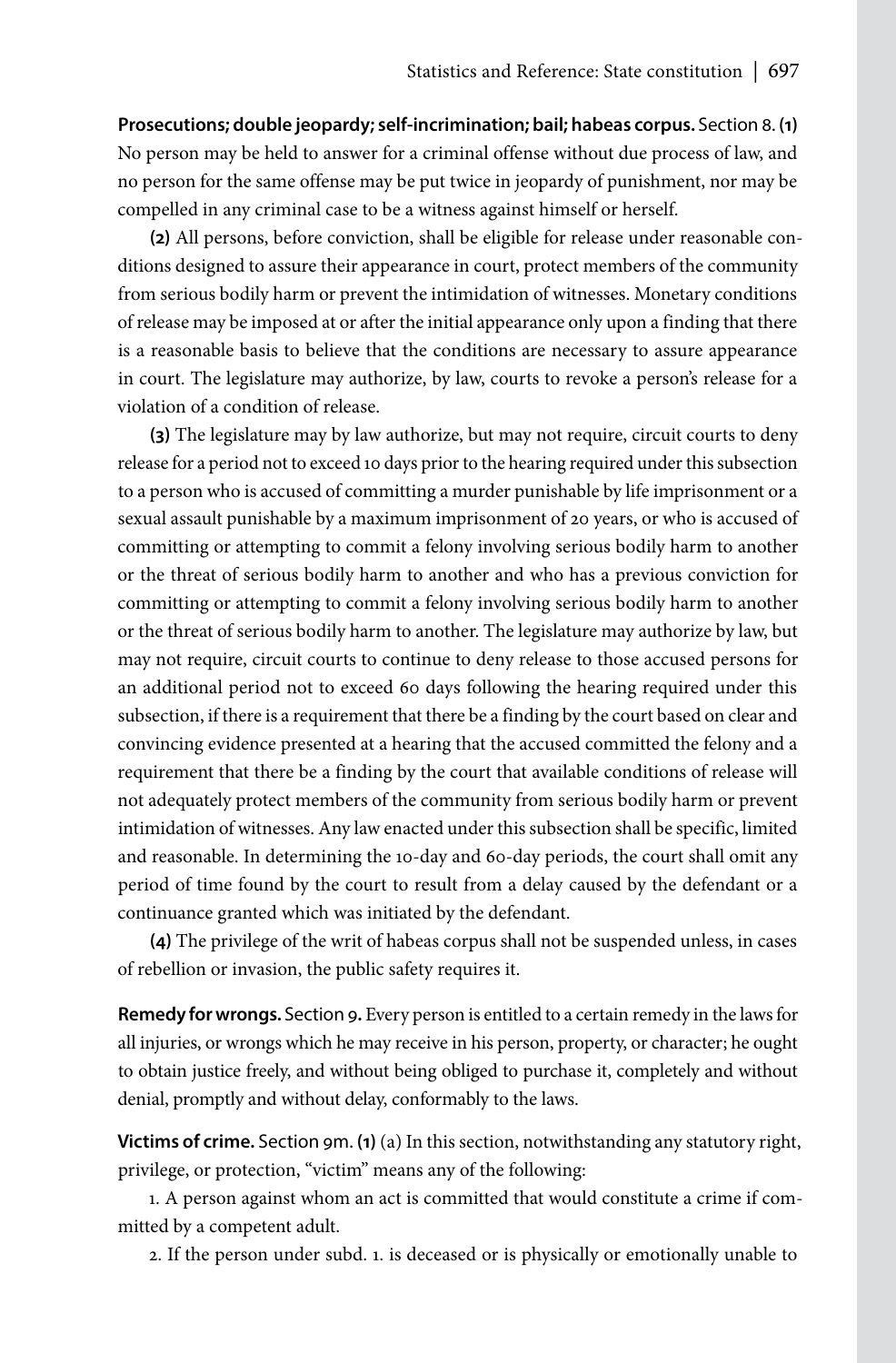exercise his or her rights under this section, the person's spouse, parent or legal guardian, sibling, child, person who resided with the deceased at the time of death, or other lawful representative.

3. If the person under subd. 1. is a minor, the person's parent, legal guardian or custodian, or other lawful representative.

4. If the person under subd. 1. is adjudicated incompetent, the person's legal guardian or other lawful representative.

(b) "Victim" does not include the accused or a person who the court finds would not act in the best interests of a victim who is deceased, incompetent, a minor, or physically or emotionally unable to exercise his or her rights under this section.

**(2)** In order to preserve and protect victims' rights to justice and due process throughout the criminal and juvenile justice process, victims shall be entitled to all of the following rights, which shall vest at the time of victimization and be protected by law in a manner no less vigorous than the protections afforded to the accused:

(a) To be treated with dignity, respect, courtesy, sensitivity, and fairness.

(b) To privacy.

(c) To proceedings free from unreasonable delay.

(d) To timely disposition of the case, free from unreasonable delay.

(e) Upon request, to attend all proceedings involving the case.

(f) To reasonable protection from the accused throughout the criminal and juvenile justice process.

(g) Upon request, to reasonable and timely notification of proceedings.

(h) Upon request, to confer with the attorney for the government.

(i) Upon request, to be heard in any proceeding during which a right of the victim is implicated, including release, plea, sentencing, disposition, parole, revocation, expungement, or pardon.

(j) To have information pertaining to the economic, physical, and psychological effect upon the victim of the offense submitted to the authority with jurisdiction over the case and to have that information considered by that authority.

(k) Upon request, to timely notice of any release or escape of the accused or death of the accused if the accused is in custody or on supervision at the time of death.

(L) To refuse an interview, deposition, or other discovery request made by the accused or any person acting on behalf of the accused.

(m) To full restitution from any person who has been ordered to pay restitution to the victim and to be provided with assistance collecting restitution.

(n) To compensation as provided by law.

(o) Upon request, to reasonable and timely information about the status of the investigation and the outcome of the case.

(p) To timely notice about all rights under this section and all other rights, privileges, or protections of the victim provided by law, including how such rights, privileges, or protections are enforced.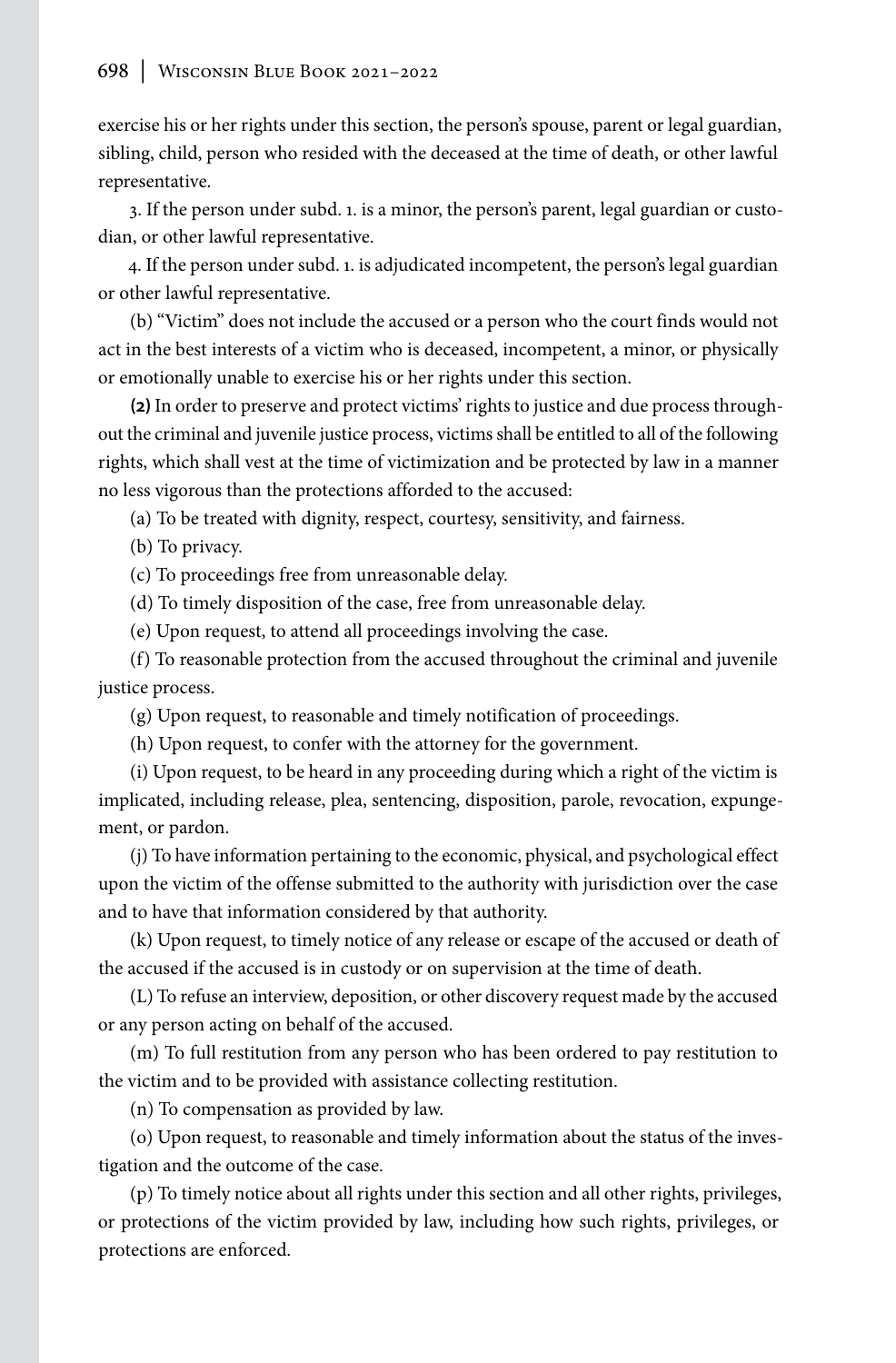**(3)** Except as provided under sub. (2) (n), all provisions of this section are self-executing. The legislature may prescribe further remedies for the violation of this section and further procedures for compliance with and enforcement of this section.

**(4)** (a) In addition to any other available enforcement of rights or remedy for a violation of this section or of other rights, privileges, or protections provided by law, the victim, the victim's attorney or other lawful representative, or the attorney for the government upon request of the victim may assert and seek in any circuit court or before any other authority of competent jurisdiction, enforcement of the rights in this section and any other right, privilege, or protection afforded to the victim by law. The court or other authority with jurisdiction over the case shall act promptly on such a request and afford a remedy for the violation of any right of the victim. The court or other authority with jurisdiction over the case shall clearly state on the record the reasons for any decision regarding the disposition of a victim's right and shall provide those reasons to the victim or the victim's attorney or other lawful representative.

(b) Victims may obtain review of all adverse decisions concerning their rights as victims by courts or other authorities with jurisdiction under par. (a) by filing petitions for supervisory writ in the court of appeals and supreme court.

**(5)** This section does not create any cause of action for damages against the state; any political subdivision of the state; any officer, employee, or agent of the state or a political subdivision of the state acting in his or her official capacity; or any officer, employee, or agent of the courts acting in his or her official capacity.

**(6)** This section is not intended and may not be interpreted to supersede a defendant's federal constitutional rights or to afford party status in a proceeding to any victim.

**Treason.** Section 10. Treason against the state shall consist only in levying war against the same, or in adhering to its enemies, giving them aid and comfort. No person shall be convicted of treason unless on the testimony of two witnesses to the same overt act, or on confession in open court.

**Searches and seizures.** Section 11. The right of the people to be secure in their persons, houses, papers, and effects against unreasonable searches and seizures shall not be violated; and no warrant shall issue but upon probable cause, supported by oath or affirmation, and particularly describing the place to be searched and the persons or things to be seized.

**Attainder; ex post facto; contracts.** Section 12. No bill of attainder, ex post facto law, nor any law impairing the obligation of contracts, shall ever be passed, and no conviction shall work corruption of blood or forfeiture of estate.

**Private property for public use.** Section 13. The property of no person shall be taken for public use without just compensation therefor.

**Feudal tenures; leases; alienation.** Section 14. All lands within the state are declared to be allodial, and feudal tenures are prohibited. Leases and grants of agricultural land for a longer term than fifteen years in which rent or service of any kind shall be reserved,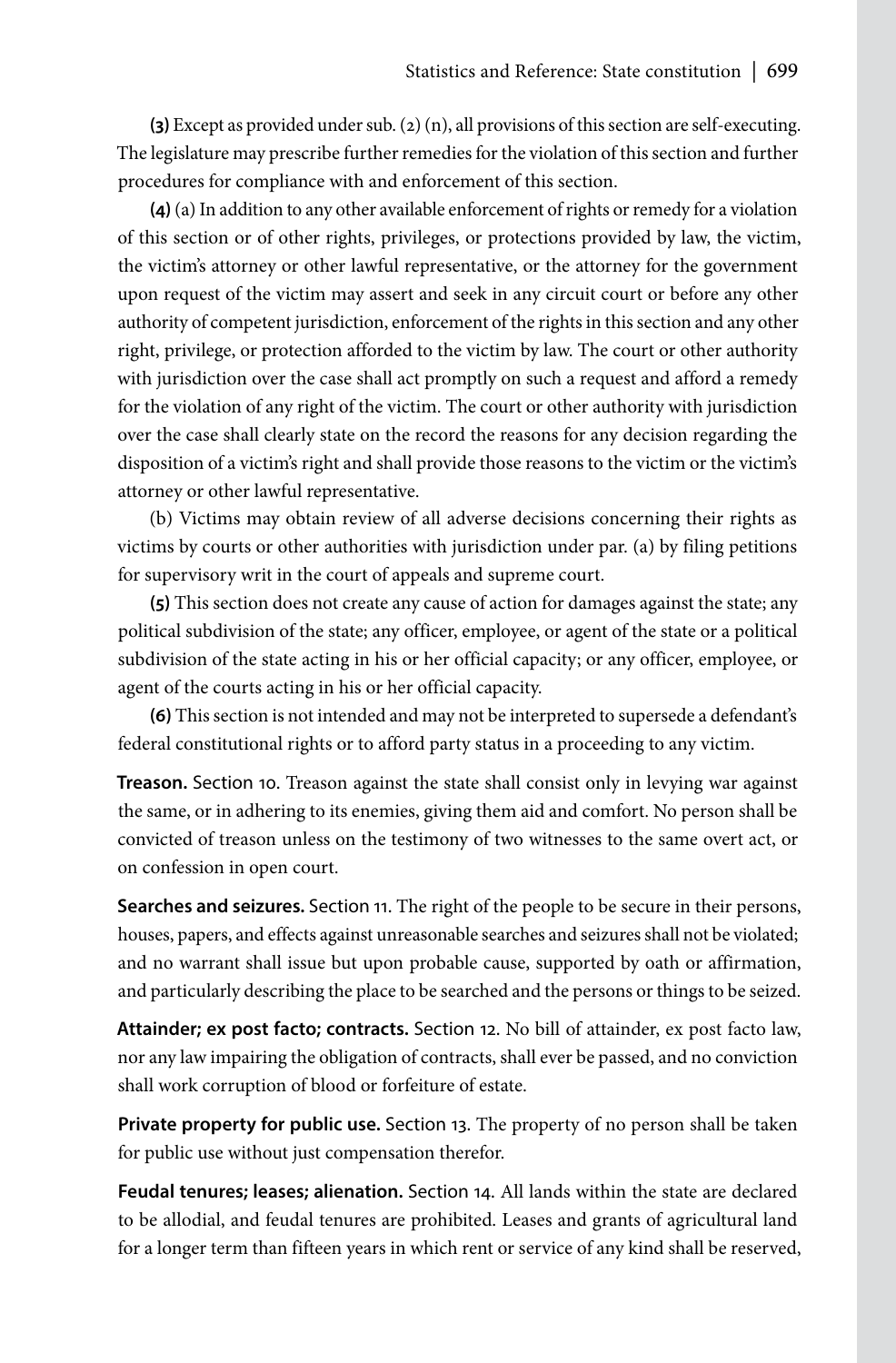and all fines and like restraints upon alienation reserved in any grant of land, hereafter made, are declared to be void.

**Equal property rights for aliens and citizens.** Section 15. No distinction shall ever be made by law between resident aliens and citizens, in reference to the possession, enjoyment or descent of property.

**Imprisonment for debt.** Section 16. No person shall be imprisoned for debt arising out of or founded on a contract, expressed or implied.

**Exemption of property of debtors.** Section 17. The privilege of the debtor to enjoy the necessary comforts of life shall be recognized by wholesome laws, exempting a reasonable amount of property from seizure or sale for the payment of any debt or liability hereafter contracted.

**Freedom of worship; liberty of conscience; state religion; public funds.** Section 18. The right of every person to worship Almighty God according to the dictates of conscience shall never be infringed; nor shall any person be compelled to attend, erect or support any place of worship, or to maintain any ministry, without consent; nor shall any control of, or interference with, the rights of conscience be permitted, or any preference be given by law to any religious establishments or modes of worship; nor shall any money be drawn from the treasury for the benefit of religious societies, or religious or theological seminaries.

**Religious tests prohibited.** Section 19. No religious tests shall ever be required as a qualification for any office of public trust under the state, and no person shall be rendered incompetent to give evidence in any court of law or equity in consequence of his opinions on the subject of religion.

**Military subordinate to civil power.** Section 20**.** The military shall be in strict subordination to the civil power.

**Rights of suitors.** Section 21. **(1)** Writs of error shall never be prohibited, and shall be issued by such courts as the legislature designates by law.

**(2)** In any court of this state, any suitor may prosecute or defend his suit either in his own proper person or by an attorney of the suitor's choice.

**Maintenance of free government.** Section 22. The blessings of a free government can only be maintained by a firm adherence to justice, moderation, temperance, frugality and virtue, and by frequent recurrence to fundamental principles.

**Transportation of school children.** Section 23. Nothing in this constitution shall prohibit the legislature from providing for the safety and welfare of children by providing for the transportation of children to and from any parochial or private school or institution of learning.

**Use of school buildings.** Section 24. Nothing in this constitution shall prohibit the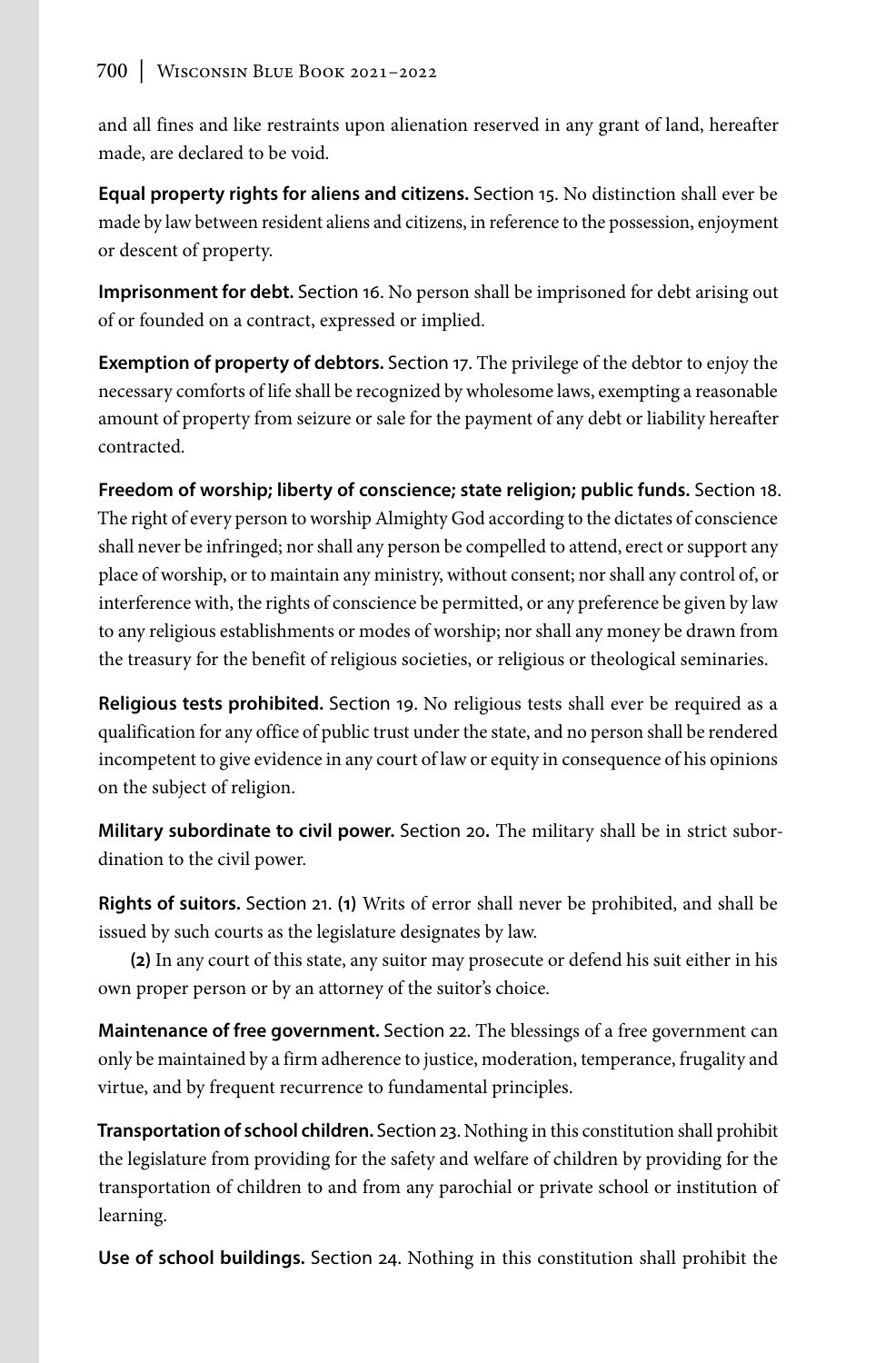legislature from authorizing, by law, the use of public school buildings by civic, religious or charitable organizations during nonschool hours upon payment by the organization to the school district of reasonable compensation for such use.

**Right to keep and bear arms.** Section 25. The people have the right to keep and bear arms for security, defense, hunting, recreation or any other lawful purpose.

**Right to fish, hunt, trap, and take game.** Section 26. The people have the right to fish, hunt, trap, and take game subject only to reasonable restrictions as prescribed by law.

## **ARTICLE II—Boundaries**

**State boundary.** Section 1. It is hereby ordained and declared that the state of Wisconsin doth consent and accept of the boundaries prescribed in the act of congress entitled "An act to enable the people of Wisconsin territory to form a constitution and state government, and for the admission of such state into the Union," approved August sixth, one thousand eight hundred and forty-six, to wit: Beginning at the northeast corner of the state of Illinois—that is to say, at a point in the center of Lake Michigan where the line of forty-two degrees and thirty minutes of north latitude crosses the same; thence running with the boundary line of the state of Michigan, through Lake Michigan, Green Bay, to the mouth of the Menominee river; thence up the channel of the said river to the Brule river; thence up said last-mentioned river to Lake Brule; thence along the southern shore of Lake Brule in a direct line to the center of the channel between Middle and South Islands, in the Lake of the Desert; thence in a direct line to the head waters of the Montreal river, as marked upon the survey made by Captain Cramm; thence down the main channel of the Montreal river to the middle of Lake Superior; thence through the center of Lake Superior to the mouth of the St. Louis river; thence up the main channel of said river to the first rapids in the same, above the Indian village, according to Nicollet's map; thence due south to the main branch of the river St. Croix; thence down the main channel of said river to the Mississippi; thence down the center of the main channel of that river to the northwest corner of the state of Illinois; thence due east with the northern boundary of the state of Illinois to the place of beginning, as established by "An act to enable the people of the Illinois territory to form a constitution and state government, and for the admission of such state into the Union on an equal footing with the original states," approved April 18th, 1818.

**Enabling act accepted.** Section 2. The propositions contained in the act of congress are hereby accepted, ratified and confirmed, and shall remain irrevocable without the consent of the United States; and it is hereby ordained that this state shall never interfere with the primary disposal of the soil within the same by the United States, nor with any regulations congress may find necessary for securing the title in such soil to bona fide purchasers thereof; and in no case shall nonresident proprietors be taxed higher than residents. Provided, that nothing in this constitution, or in the act of congress aforesaid,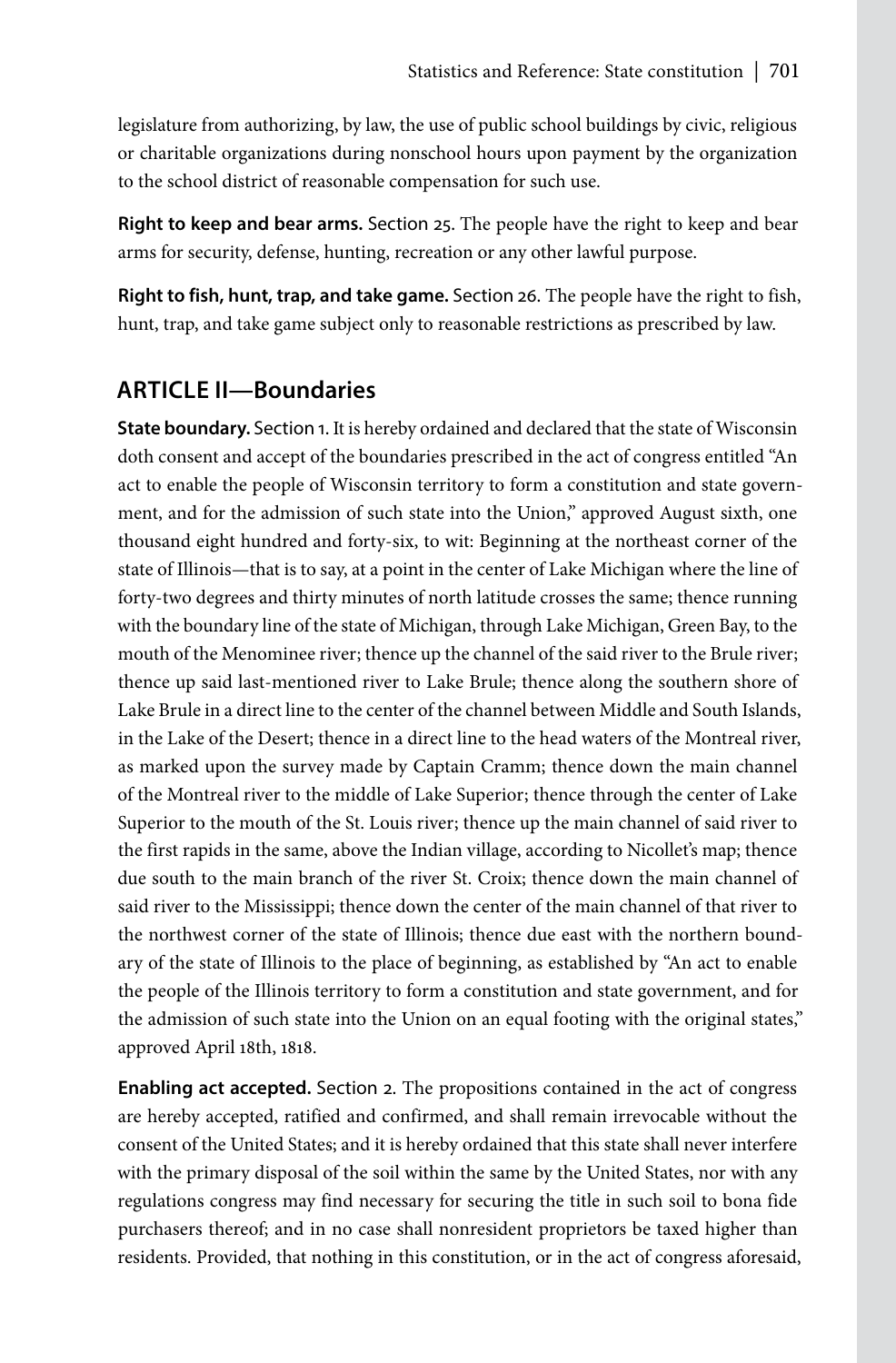shall in any manner prejudice or affect the right of the state of Wisconsin to 500,000 acres of land granted to said state, and to be hereafter selected and located by and under the act of congress entitled "An act to appropriate the proceeds of the sales of the public lands, and grant pre-emption rights," approved September fourth, one thousand eight hundred and forty-one.

## **ARTICLE III—Suffrage**

**Electors.** Section 1. Every United States citizen age 18 or older who is a resident of an election district in this state is a qualified elector of that district.

**Implementation.** Section 2. Laws may be enacted:

- **(1)** Defining residency.
- **(2)** Providing for registration of electors.
- **(3)** Providing for absentee voting.
- **(4)** Excluding from the right of suffrage persons:
- (a) Convicted of a felony, unless restored to civil rights.

(b) Adjudged by a court to be incompetent or partially incompetent, unless the judgment specifies that the person is capable of understanding the objective of the elective process or the judgment is set aside.

**(5)** Subject to ratification by the people at a general election, extending the right of suffrage to additional classes.

**Secret ballot.** Section 3. All votes shall be by secret ballot.

## **ARTICLE IV—Legislative**

**Legislative power.** Section 1. The legislative power shall be vested in a senate and assembly.

**Legislature, how constituted.** Section 2. The number of the members of the assembly shall never be less than fifty-four nor more than one hundred. The senate shall consist of a number not more than one-third nor less than one-fourth of the number of the members of the assembly.

**Apportionment.** Section 3. At its first session after each enumeration made by the authority of the United States, the legislature shall apportion and district anew the members of the senate and assembly, according to the number of inhabitants.

**Representatives to the assembly, how chosen.** Section 4. The members of the assembly shall be chosen biennially, by single districts, on the Tuesday succeeding the first Monday of November in even-numbered years, by the qualified electors of the several districts, such districts to be bounded by county, precinct, town or ward lines, to consist of contiguous territory and be in as compact form as practicable.

**Senators, how chosen.** Section 5. The senators shall be elected by single districts of convenient contiguous territory, at the same time and in the same manner as members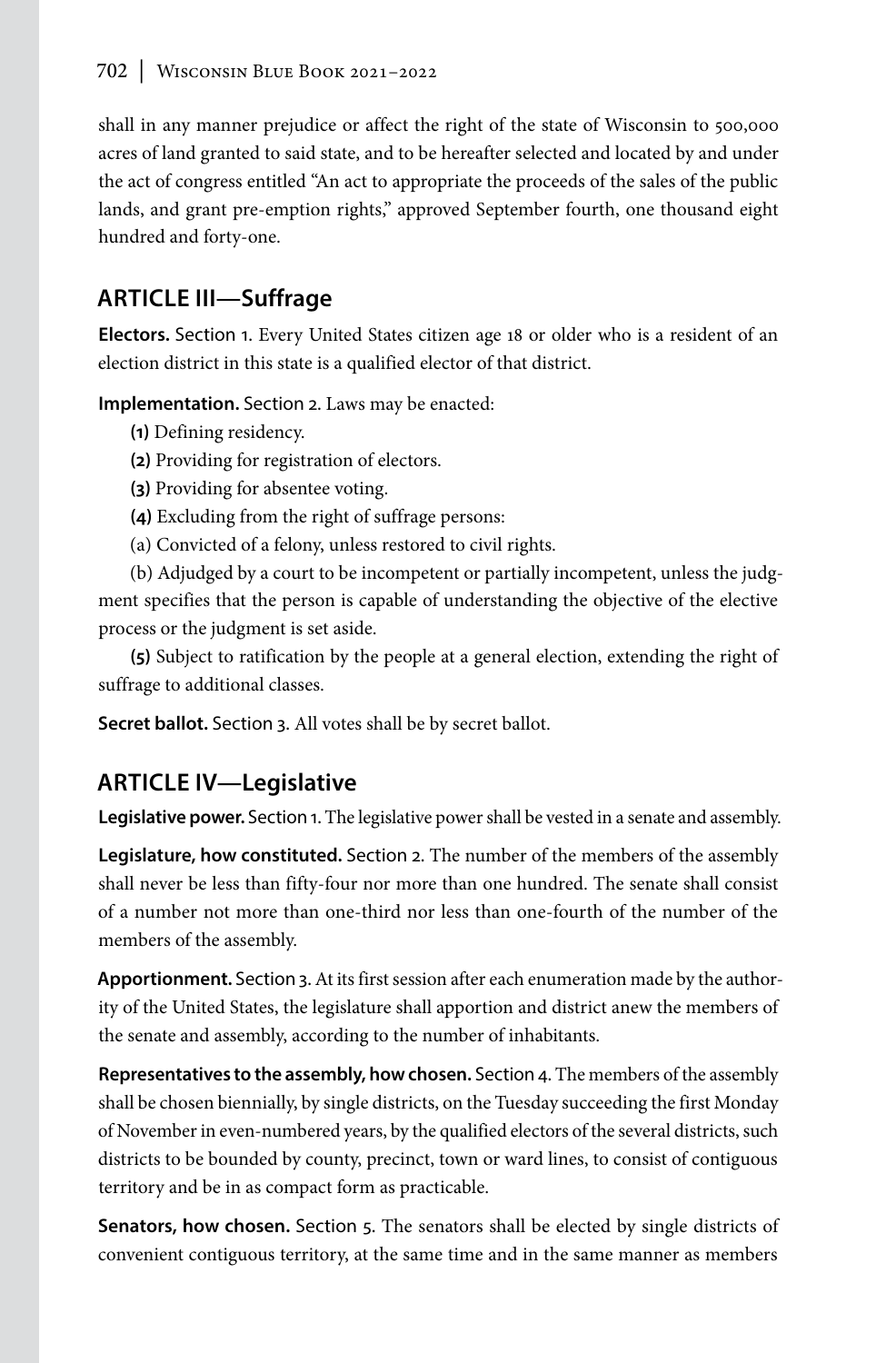of the assembly are required to be chosen; and no assembly district shall be divided in the formation of a senate district. The senate districts shall be numbered in the regular series, and the senators shall be chosen alternately from the odd and even-numbered districts for the term of 4 years.

**Qualifications of legislators.** Section 6. No person shall be eligible to the legislature who shall not have resided one year within the state, and be a qualified elector in the district which he may be chosen to represent.

**Organization of legislature; quorum; compulsory attendance.** Section 7. Each house shall be the judge of the elections, returns and qualifications of its own members; and a majority of each shall constitute a quorum to do business, but a smaller number may adjourn from day to day, and may compel the attendance of absent members in such manner and under such penalties as each house may provide.

**Rules; contempts; expulsion.** Section 8. Each house may determine the rules of its own proceedings, punish for contempt and disorderly behavior, and with the concurrence of two-thirds of all the members elected, expel a member; but no member shall be expelled a second time for the same cause.

**Officers.** Section 9. **(1)** Each house shall choose its presiding officers from its own members.

**(2)** The legislature shall provide by law for the establishment of a department of transportation and a transportation fund.

**Journals; open doors; adjournments.** Section 10. Each house shall keep a journal of its proceedings and publish the same, except such parts as require secrecy. The doors of each house shall be kept open except when the public welfare shall require secrecy. Neither house shall, without consent of the other, adjourn for more than three days.

**Meeting of legislature.** Section 11. The legislature shall meet at the seat of government at such time as shall be provided by law, unless convened by the governor in special session, and when so convened no business shall be transacted except as shall be necessary to accomplish the special purposes for which it was convened.

**Ineligibility of legislators to office.** Section 12. No member of the legislature shall, during the term for which he was elected, be appointed or elected to any civil office in the state, which shall have been created, or the emoluments of which shall have been increased, during the term for which he was elected.

**Ineligibility of federal officers.** Section 13. No person being a member of congress, or holding any military or civil office under the United States, shall be eligible to a seat in the legislature; and if any person shall, after his election as a member of the legislature, be elected to congress, or be appointed to any office, civil or military, under the government of the United States, his acceptance thereof shall vacate his seat. This restriction shall not prohibit a legislator from accepting short periods of active duty as a member of the reserve or from serving in the armed forces during any emergency declared by the executive.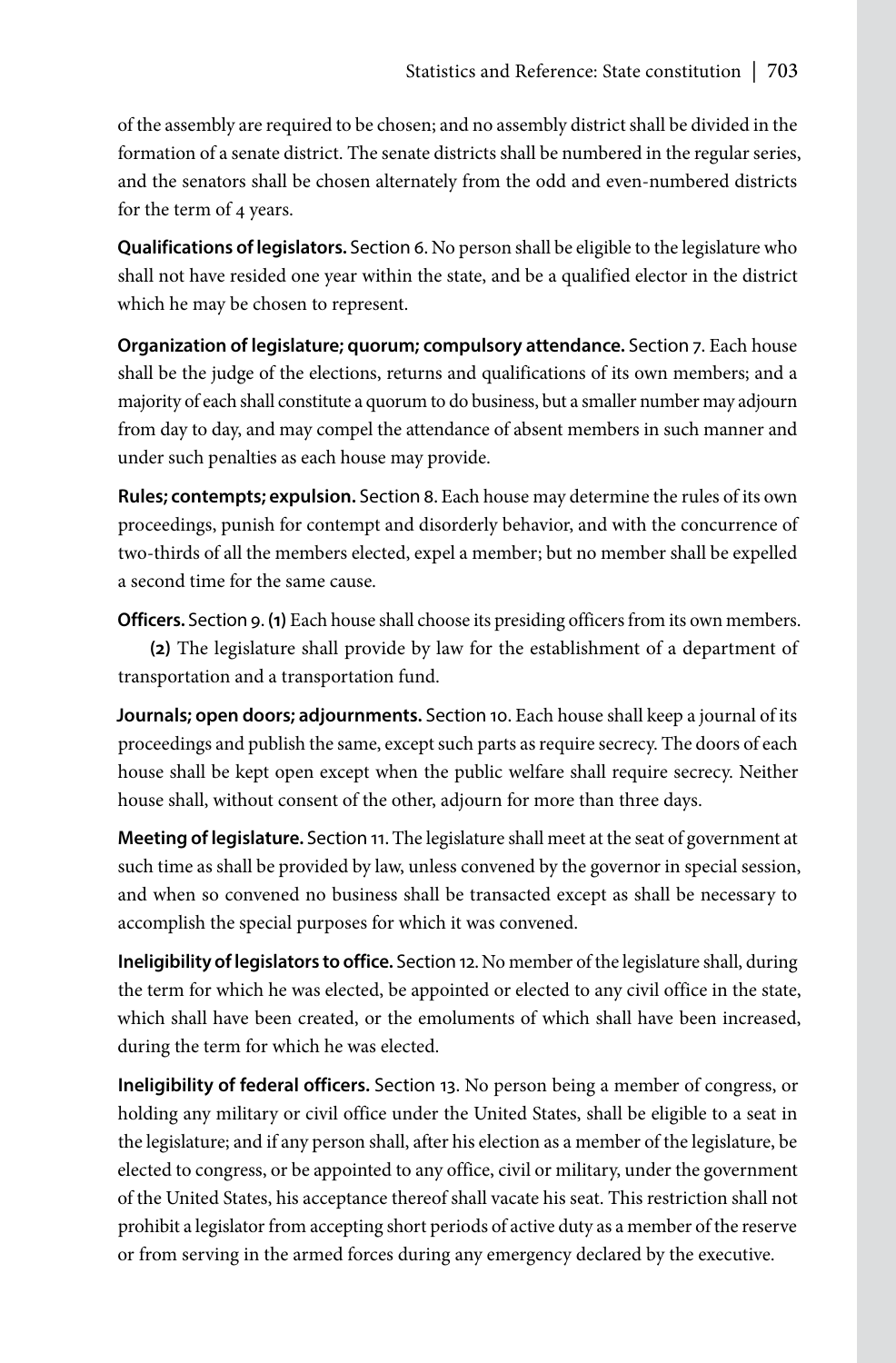**Filling vacancies.** Section 14. The governor shall issue writs of election to fill such vacancies as may occur in either house of the legislature.

**Exemption from arrest and civil process.** Section 15. Members of the legislature shall in all cases, except treason, felony and breach of the peace, be privileged from arrest; nor shall they be subject to any civil process, during the session of the legislature, nor for fifteen days next before the commencement and after the termination of each session.

**Privilege in debate.** Section 16. No member of the legislature shall be liable in any civil action, or criminal prosecution whatever, for words spoken in debate.

**Enactment of laws.** Section 17. **(1)** The style of all laws of the state shall be "The people of the state of Wisconsin, represented in senate and assembly, do enact as follows:".

- **(2)** No law shall be enacted except by bill. No law shall be in force until published.
- **(3)** The legislature shall provide by law for the speedy publication of all laws.

**Title of private bills.** Section 18. No private or local bill which may be passed by the legislature shall embrace more than one subject, and that shall be expressed in the title.

**Origin of bills.** Section 19. Any bill may originate in either house of the legislature, and a bill passed by one house may be amended by the other.

Yeas and nays. Section 20. The yeas and nays of the members of either house on any question shall, at the request of one-sixth of those present, be entered on the journal.

**Powers of county boards.** Section 22. The legislature may confer upon the boards of supervisors of the several counties of the state such powers of a local, legislative and administrative character as they shall from time to time prescribe.

**Town and county government.** Section 23. The legislature shall establish but one system of town government, which shall be as nearly uniform as practicable; but the legislature may provide for the election at large once in every 4 years of a chief executive officer in any county with such powers of an administrative character as they may from time to time prescribe in accordance with this section and shall establish one or more systems of county government.

**Chief executive officer to approve or veto resolutions or ordinances; proceedings on veto.** Section 23a. Every resolution or ordinance passed by the county board in any county shall, before it becomes effective, be presented to the chief executive officer. If he approves, he shall sign it; if not, he shall return it with his objections, which objections shall be entered at large upon the journal and the board shall proceed to reconsider the matter. Appropriations may be approved in whole or in part by the chief executive officer and the part approved shall become law, and the part objected to shall be returned in the same manner as provided for in other resolutions or ordinances. If, after such reconsideration, two-thirds of the members-elect of the county board agree to pass the resolution or ordinance or the part of the resolution or ordinance objected to, it shall become effective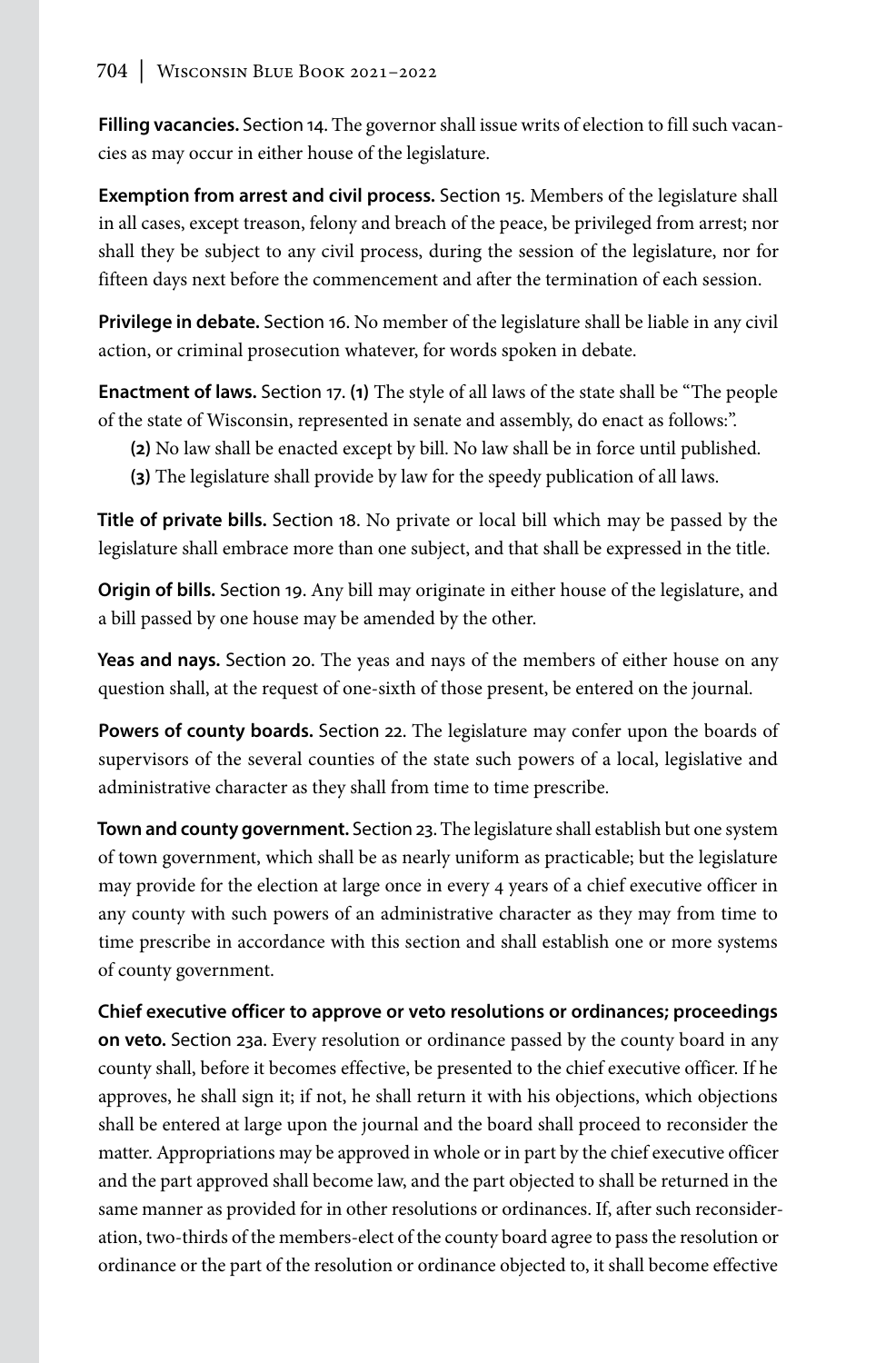on the date prescribed but not earlier than the date of passage following reconsideration. In all such cases, the votes of the members of the county board shall be determined by ayes and noes and the names of the members voting for or against the resolution or ordinance or the part thereof objected to shall be entered on the journal. If any resolution or ordinance is not returned by the chief executive officer to the county board at its first meeting occurring not less than 6 days, Sundays excepted, after it has been presented to him, it shall become effective unless the county board has recessed or adjourned for a period in excess of 60 days, in which case it shall not be effective without his approval.

**Gambling.** Section 24. **(1)** Except as provided in this section, the legislature may not authorize gambling in any form.

**(2)** Except as otherwise provided by law, the following activities do not constitute consideration as an element of gambling:

(a) To listen to or watch a television or radio program.

(b) To fill out a coupon or entry blank, whether or not proof of purchase is required.

(c) To visit a mercantile establishment or other place without being required to make a purchase or pay an admittance fee.

**(3)** The legislature may authorize the following bingo games licensed by the state, but all profits shall accrue to the licensed organization and no salaries, fees or profits may be paid to any other organization or person: bingo games operated by religious, charitable, service, fraternal or veterans' organizations or those to which contributions are deductible for federal or state income tax purposes. All moneys received by the state that are attributable to bingo games shall be used for property tax relief for residents of this state as provided by law. The distribution of moneys that are attributable to bingo games may not vary based on the income or age of the person provided the property tax relief. The distribution of moneys that are attributable to bingo games shall not be subject to the uniformity requirement of section 1 of article VIII. In this subsection, the distribution of all moneys attributable to bingo games shall include any earnings on the moneys received by the state that are attributable to bingo games, but shall not include any moneys used for the regulation of, and enforcement of law relating to, bingo games.

**(4)** The legislature may authorize the following raffle games licensed by the state, but all profits shall accrue to the licensed local organization and no salaries, fees or profits may be paid to any other organization or person: raffle games operated by local religious, charitable, service, fraternal or veterans' organizations or those to which contributions are deductible for federal or state income tax purposes. The legislature shall limit the number of raffles conducted by any such organization.

**(5)** This section shall not prohibit pari-mutuel on-track betting as provided by law. The state may not own or operate any facility or enterprise for pari-mutuel betting, or lease any state-owned land to any other owner or operator for such purposes. All moneys received by the state that are attributable to pari-mutuel on-track betting shall be used for property tax relief for residents of this state as provided by law. The distribution of moneys that are attributable to pari-mutuel on-track betting may not vary based on the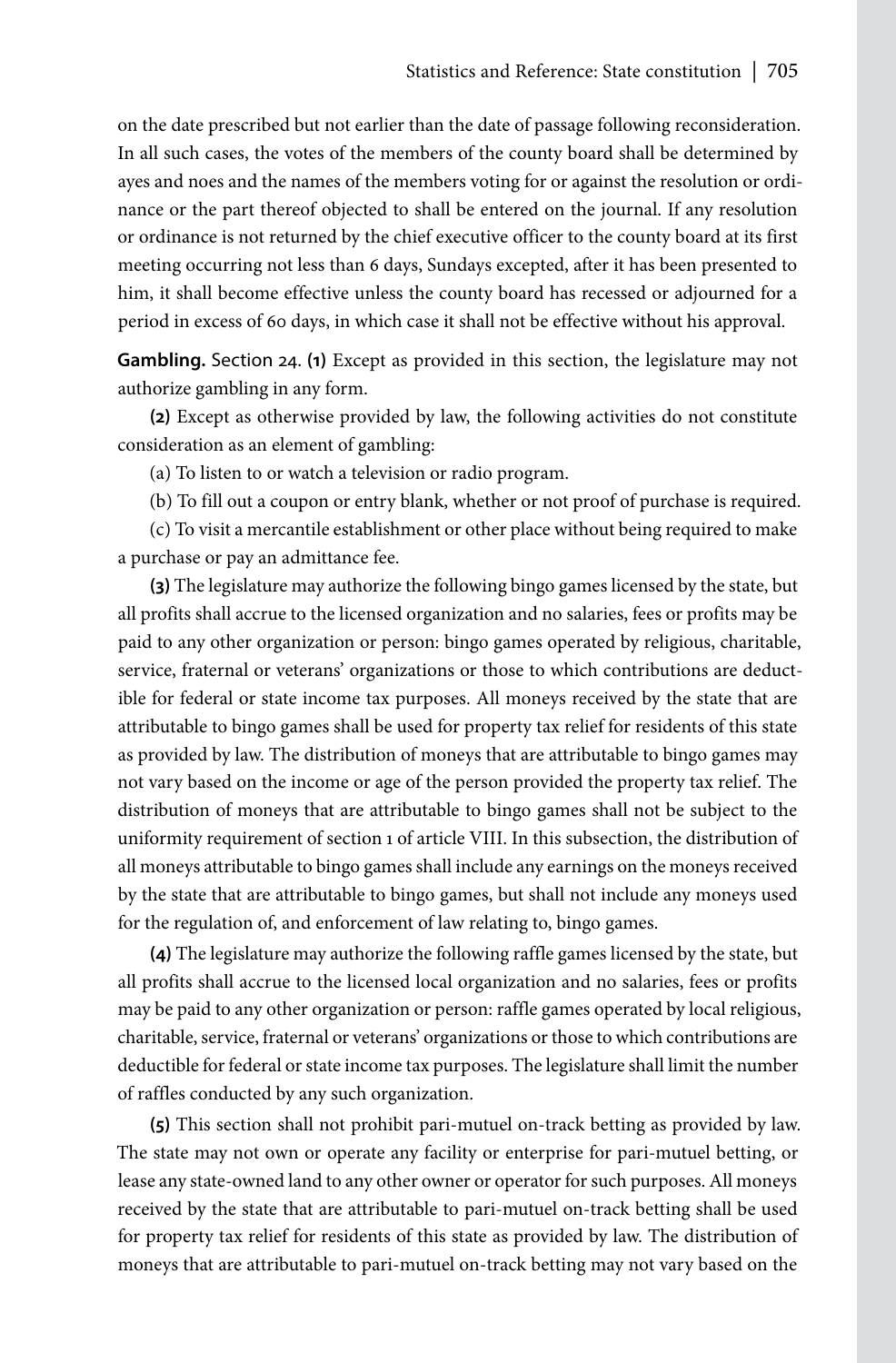income or age of the person provided the property tax relief. The distribution of moneys that are attributable to pari-mutuel on-track betting shall not be subject to the uniformity requirement of section 1 of article VIII. In this subsection, the distribution of all moneys attributable to pari-mutuel on-track betting shall include any earnings on the moneys received by the state that are attributable to pari-mutuel on-track betting, but shall not include any moneys used for the regulation of, and enforcement of law relating to, pari-mutuel on-track betting.

**(6)** (a) The legislature may authorize the creation of a lottery to be operated by the state as provided by law. The expenditure of public funds or of revenues derived from lottery operations to engage in promotional advertising of the Wisconsin state lottery is prohibited. Any advertising of the state lottery shall indicate the odds of a specific lottery ticket to be selected as the winning ticket for each prize amount offered. The net proceeds of the state lottery shall be deposited in the treasury of the state, to be used for property tax relief for residents of this state as provided by law. The distribution of the net proceeds of the state lottery may not vary based on the income or age of the person provided the property tax relief. The distribution of the net proceeds of the state lottery shall not be subject to the uniformity requirement of section 1 of article VIII. In this paragraph, the distribution of the net proceeds of the state lottery shall include any earnings on the net proceeds of the state lottery.

(b) The lottery authorized under par. (a) shall be an enterprise that entitles the player, by purchasing a ticket, to participate in a game of chance if: 1) the winning tickets are randomly predetermined and the player reveals preprinted numbers or symbols from which it can be immediately determined whether the ticket is a winning ticket entitling the player to win a prize as prescribed in the features and procedures for the game, including an opportunity to win a prize in a secondary or subsequent chance drawing or game; or 2) the ticket is evidence of the numbers or symbols selected by the player or, at the player's option, selected by a computer, and the player becomes entitled to a prize as prescribed in the features and procedures for the game, including an opportunity to win a prize in a secondary or subsequent chance drawing or game if some or all of the player's symbols or numbers are selected in a chance drawing or game, if the player's ticket is randomly selected by the computer at the time of purchase or if the ticket is selected in a chance drawing.

(c) Notwithstanding the authorization of a state lottery under par. (a), the following games, or games simulating any of the following games, may not be conducted by the state as a lottery: 1) any game in which winners are selected based on the results of a race or sporting event; 2) any banking card game, including blackjack, baccarat or chemin de fer; 3) poker; 4) roulette; 5) craps or any other game that involves rolling dice; 6) keno; 7) bingo 21, bingo jack, bingolet or bingo craps; 8) any game of chance that is placed on a slot machine or any mechanical, electromechanical or electronic device that is generally available to be played at a gambling casino; 9) any game or device that is commonly known as a video game of chance or a video gaming machine or that is commonly considered to be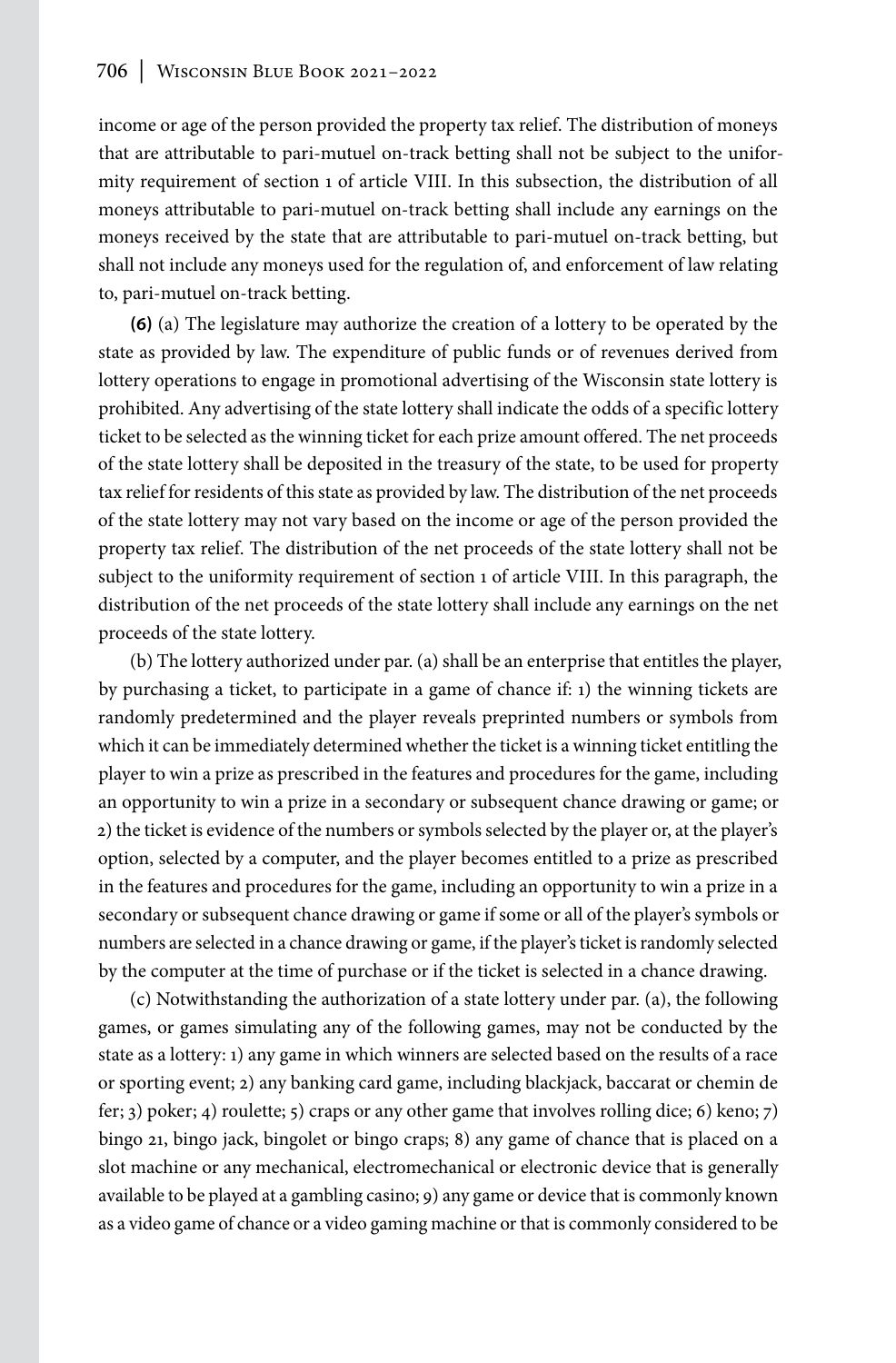a video gambling machine, unless such machine is a video device operated by the state in a game authorized under par. (a) to permit the sale of tickets through retail outlets under contract with the state and the device does not determine or indicate whether the player has won a prize, other than by verifying that the player's ticket or some or all of the player's symbols or numbers on the player's ticket have been selected in a chance drawing, or by verifying that the player's ticket has been randomly selected by a central system computer at the time of purchase; 10) any game that is similar to a game listed in this paragraph; or 11) any other game that is commonly considered to be a form of gambling and is not, or is not substantially similar to, a game conducted by the state under par. (a). No game conducted by the state under par. (a) may permit a player of the game to purchase a ticket, or to otherwise participate in the game, from a residence by using a computer, telephone or other form of electronic, telecommunication, video or technological aid.

**Stationery and printing.** Section 25. The legislature shall provide by law that all stationery required for the use of the state, and all printing authorized and required by them to be done for their use, or for the state, shall be let by contract to the lowest bidder, but the legislature may establish a maximum price; no member of the legislature or other state officer shall be interested, either directly or indirectly, in any such contract.

**Extra compensation; salary change.** Section 26. **(1)** The legislature may not grant any extra compensation to a public officer, agent, servant or contractor after the services have been rendered or the contract has been entered into.

**(2)** Except as provided in this subsection, the compensation of a public officer may not be increased or diminished during the term of office:

(a) When any increase or decrease in the compensation of justices of the supreme court or judges of any court of record becomes effective as to any such justice or judge, it shall be effective from such date as to every such justice or judge.

(b) Any increase in the compensation of members of the legislature shall take effect, for all senators and representatives to the assembly, after the next general election beginning with the new assembly term.

**(3)** Subsection (1) shall not apply to increased benefits for persons who have been or shall be granted benefits of any kind under a retirement system when such increased benefits are provided by a legislative act passed on a call of ayes and noes by a three-fourths vote of all the members elected to both houses of the legislature and such act provides for sufficient state funds to cover the costs of the increased benefits.

**Suits against state.** Section 27. The legislature shall direct by law in what manner and in what courts suits may be brought against the state.

**Oath of office.** Section 28. Members of the legislature, and all officers, executive and judicial, except such inferior officers as may be by law exempted, shall before they enter upon the duties of their respective offices, take and subscribe an oath or affirmation to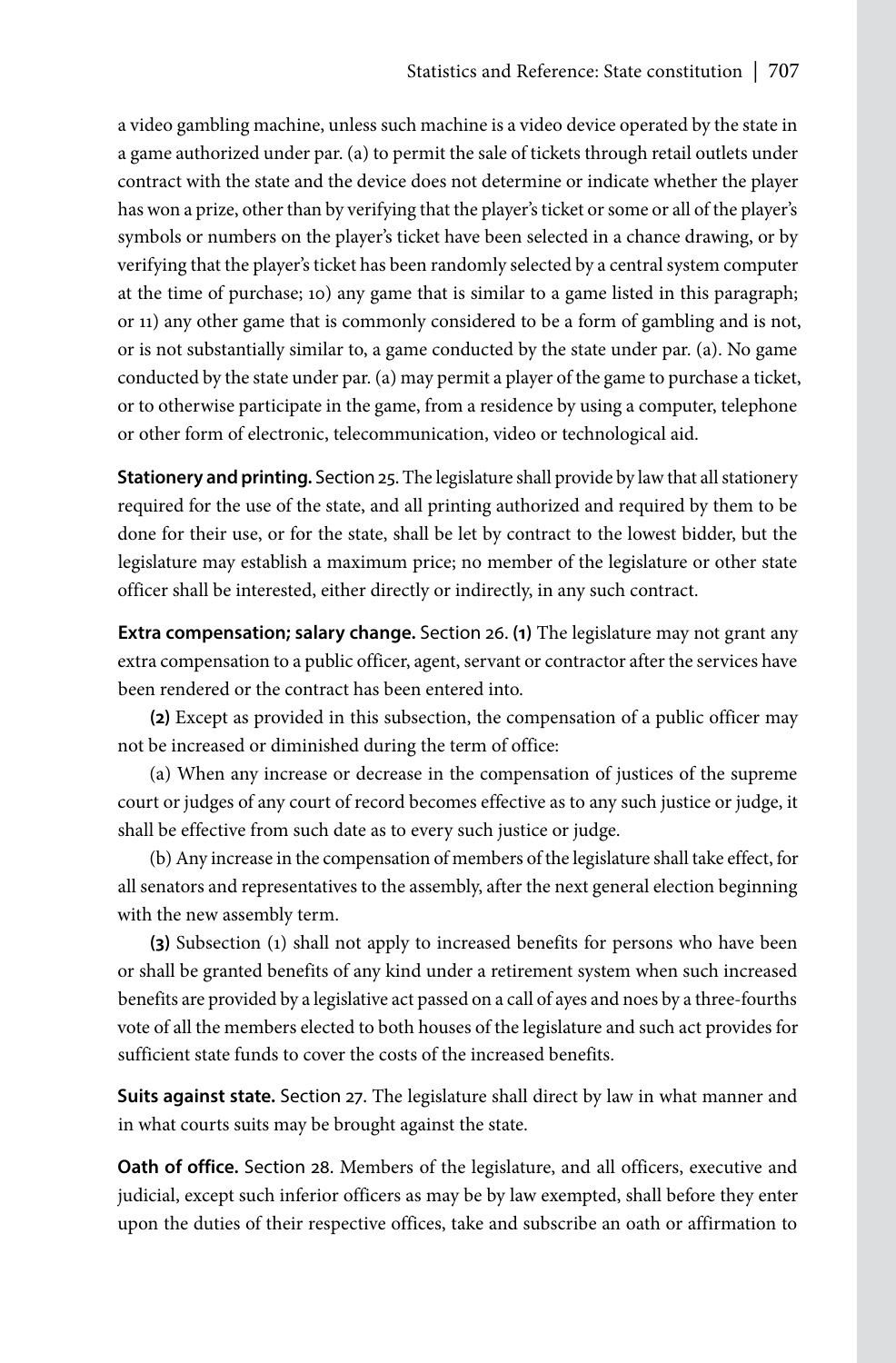support the constitution of the United States and the constitution of the state of Wisconsin, and faithfully to discharge the duties of their respective offices to the best of their ability.

**Militia.** Section 29. The legislature shall determine what persons shall constitute the militia of the state, and may provide for organizing and disciplining the same in such manner as shall be prescribed by law.

**Elections by legislature.** Section 30. All elections made by the legislature shall be by roll call vote entered in the journals.

**Special and private laws prohibited.** Section 31. The legislature is prohibited from enacting any special or private laws in the following cases:

**(1)** For changing the names of persons, constituting one person the heir at law of another or granting any divorce.

**(2)** For laying out, opening or altering highways, except in cases of state roads extending into more than one county, and military roads to aid in the construction of which lands may be granted by congress.

**(3)** For authorizing persons to keep ferries across streams at points wholly within this state.

**(4)** For authorizing the sale or mortgage of real or personal property of minors or others under disability.

**(5)** For locating or changing any county seat.

**(6)** For assessment or collection of taxes or for extending the time for the collection thereof.

**(7)** For granting corporate powers or privileges, except to cities.

**(8)** For authorizing the apportionment of any part of the school fund.

**(9)** For incorporating any city, town or village, or to amend the charter thereof.

**General laws on enumerated subjects.** Section 32. The legislature may provide by general law for the treatment of any subject for which lawmaking is prohibited by section 31 of this article. Subject to reasonable classifications, such laws shall be uniform in their operation throughout the state.

**Auditing of state accounts.** Section 33. The legislature shall provide for the auditing of state accounts and may establish such offices and prescribe such duties for the same as it shall deem necessary.

**Continuity of civil government.** Section 34. The legislature, in order to ensure continuity of state and local governmental operations in periods of emergency resulting from enemy action in the form of an attack, shall (1) forthwith provide for prompt and temporary succession to the powers and duties of public offices, of whatever nature and whether filled by election or appointment, the incumbents of which may become unavailable for carrying on the powers and duties of such offices, and (2) adopt such other measures as may be necessary and proper for attaining the objectives of this section.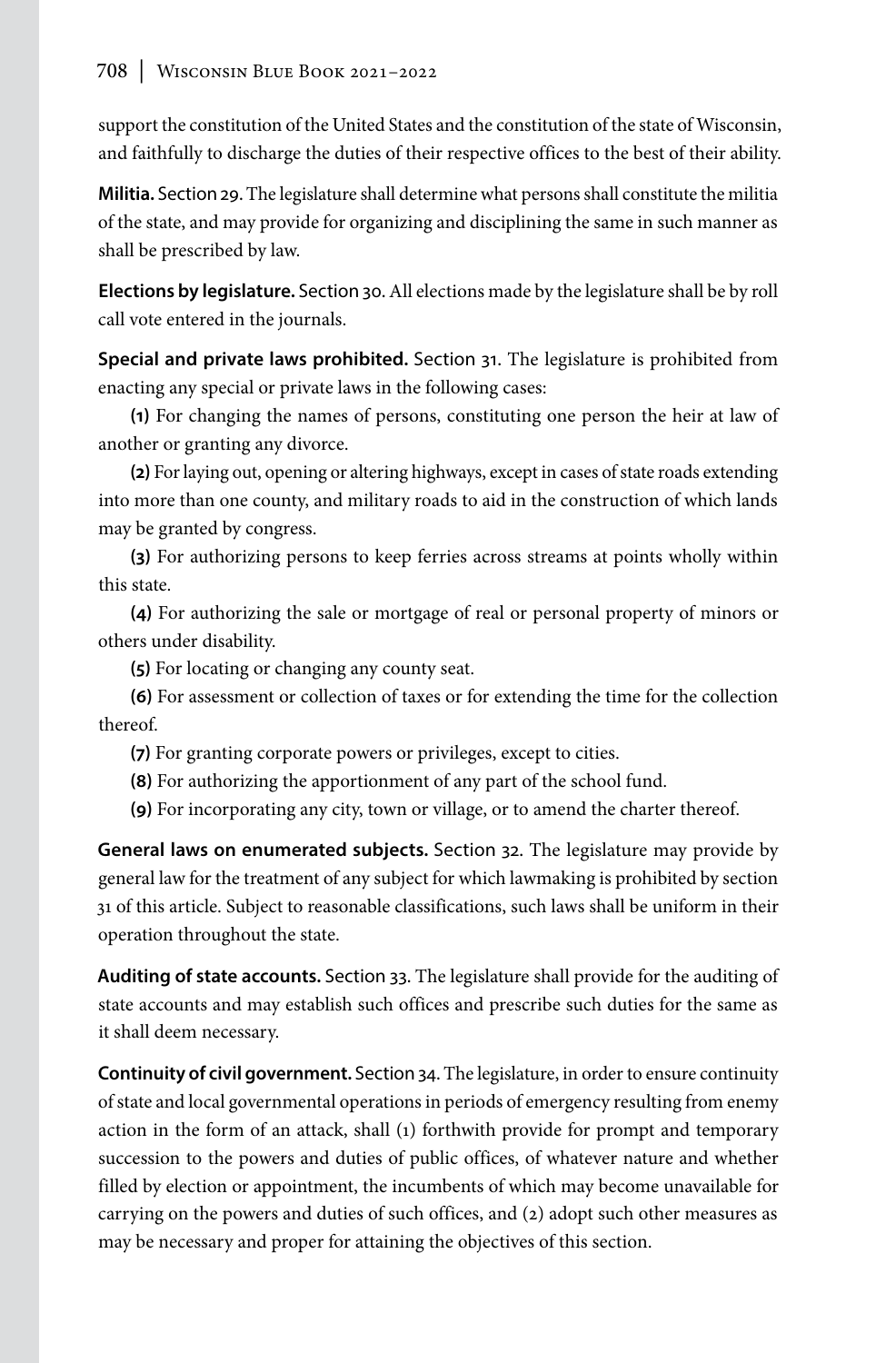## **ARTICLE V—Executive**

**Governor; lieutenant governor; term.** Section 1. The executive power shall be vested in a governor who shall hold office for 4 years; a lieutenant governor shall be elected at the same time and for the same term.

**Eligibility.** Section 2. No person except a citizen of the United States and a qualified elector of the state shall be eligible to the office of governor or lieutenant governor.

**Election.** Section 3. The governor and lieutenant governor shall be elected by the qualified electors of the state at the times and places of choosing members of the legislature. They shall be chosen jointly, by the casting by each voter of a single vote applicable to both offices beginning with the general election in 1970. The persons respectively having the highest number of votes cast jointly for them for governor and lieutenant governor shall be elected; but in case two or more slates shall have an equal and the highest number of votes for governor and lieutenant governor, the two houses of the legislature, at its next annual session shall forthwith, by joint ballot, choose one of the slates so having an equal and the highest number of votes for governor and lieutenant governor. The returns of election for governor and lieutenant governor shall be made in such manner as shall be provided by law.

**Powers and duties.** Section 4. The governor shall be commander in chief of the military and naval forces of the state. He shall have power to convene the legislature on extraordinary occasions, and in case of invasion, or danger from the prevalence of contagious disease at the seat of government, he may convene them at any other suitable place within the state. He shall communicate to the legislature, at every session, the condition of the state, and recommend such matters to them for their consideration as he may deem expedient. He shall transact all necessary business with the officers of the government, civil and military. He shall expedite all such measures as may be resolved upon by the legislature, and shall take care that the laws be faithfully executed.

**Pardoning power.** Section 6. The governor shall have power to grant reprieves, commutations and pardons, after conviction, for all offenses, except treason and cases of impeachment, upon such conditions and with such restrictions and limitations as he may think proper, subject to such regulations as may be provided by law relative to the manner of applying for pardons. Upon conviction for treason he shall have the power to suspend the execution of the sentence until the case shall be reported to the legislature at its next meeting, when the legislature shall either pardon, or commute the sentence, direct the execution of the sentence, or grant a further reprieve. He shall annually communicate to the legislature each case of reprieve, commutation or pardon granted, stating the name of the convict, the crime of which he was convicted, the sentence and its date, and the date of the commutation, pardon or reprieve, with his reasons for granting the same.

**Lieutenant governor, when governor.** Section 7. **(1)** Upon the governor's death,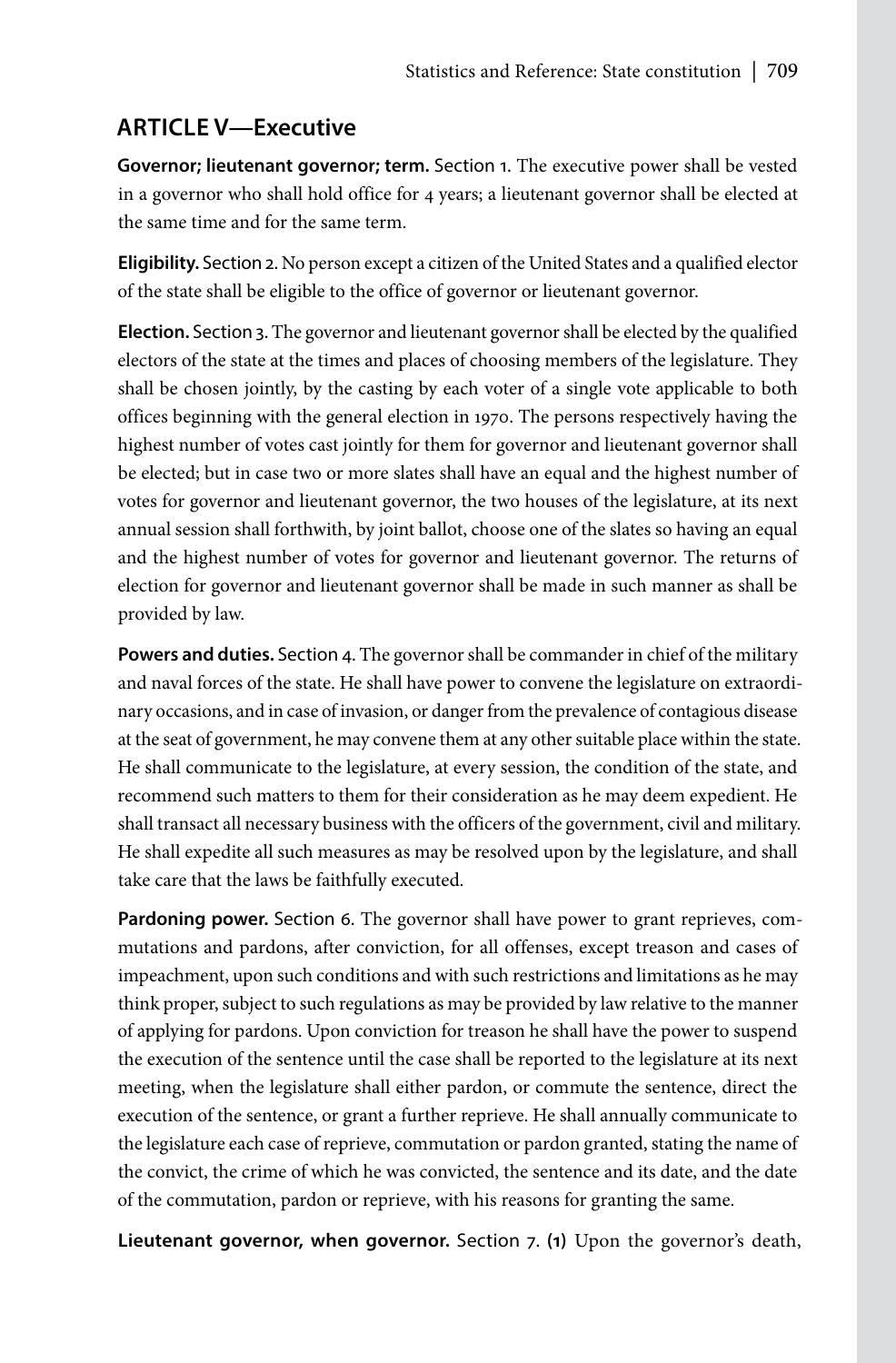resignation or removal from office, the lieutenant governor shall become governor for the balance of the unexpired term.

**(2)** If the governor is absent from this state, impeached, or from mental or physical disease, becomes incapable of performing the duties of the office, the lieutenant governor shall serve as acting governor for the balance of the unexpired term or until the governor returns, the disability ceases or the impeachment is vacated. But when the governor, with the consent of the legislature, shall be out of this state in time of war at the head of the state's military force, the governor shall continue as commander in chief of the military force.

**Secretary of state, when governor.** Section 8. **(1)** If there is a vacancy in the office of lieutenant governor and the governor dies, resigns or is removed from office, the secretary of state shall become governor for the balance of the unexpired term.

**(2)** If there is a vacancy in the office of lieutenant governor and the governor is absent from this state, impeached, or from mental or physical disease becomes incapable of performing the duties of the office, the secretary of state shall serve as acting governor for the balance of the unexpired term or until the governor returns, the disability ceases or the impeachment is vacated.

**Governor to approve or veto bills; proceedings on veto.** Section 10. **(1)** (a) Every bill which shall have passed the legislature shall, before it becomes a law, be presented to the governor.

(b) If the governor approves and signs the bill, the bill shall become law. Appropriation bills may be approved in whole or in part by the governor, and the part approved shall become law.

(c) In approving an appropriation bill in part, the governor may not create a new word by rejecting individual letters in the words of the enrolled bill, and may not create a new sentence by combining parts of 2 or more sentences of the enrolled bill.

**(2)** (a) If the governor rejects the bill, the governor shall return the bill, together with the objections in writing, to the house in which the bill originated. The house of origin shall enter the objections at large upon the journal and proceed to reconsider the bill. If, after such reconsideration, two-thirds of the members present agree to pass the bill notwithstanding the objections of the governor, it shall be sent, together with the objections, to the other house, by which it shall likewise be reconsidered, and if approved by two-thirds of the members present it shall become law.

(b) The rejected part of an appropriation bill, together with the governor's objections in writing, shall be returned to the house in which the bill originated. The house of origin shall enter the objections at large upon the journal and proceed to reconsider the rejected part of the appropriation bill. If, after such reconsideration, two-thirds of the members present agree to approve the rejected part notwithstanding the objections of the governor, it shall be sent, together with the objections, to the other house, by which it shall likewise be reconsidered, and if approved by two-thirds of the members present the rejected part shall become law.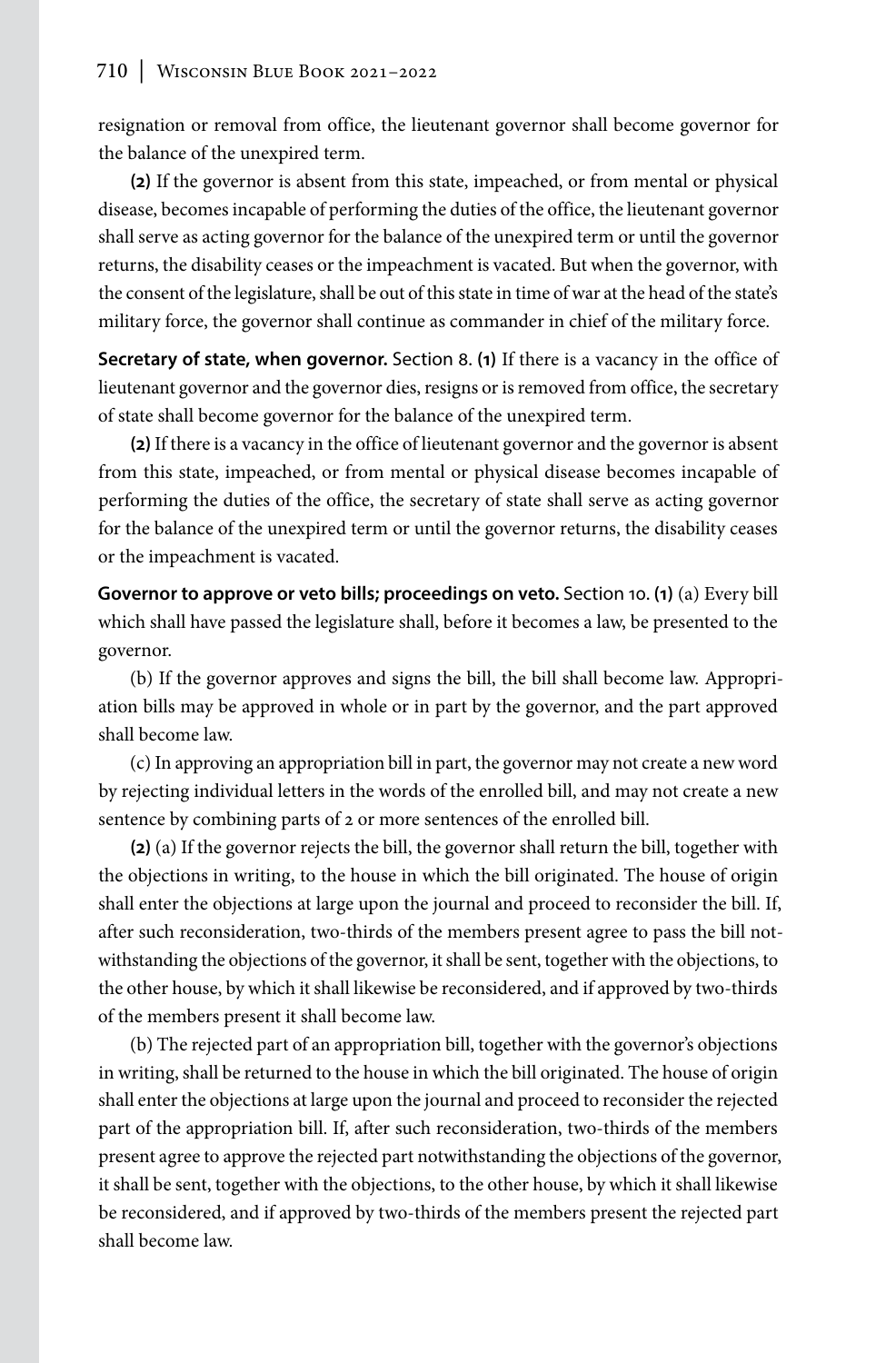(c) In all such cases the votes of both houses shall be determined by ayes and noes, and the names of the members voting for or against passage of the bill or the rejected part of the bill notwithstanding the objections of the governor shall be entered on the journal of each house respectively.

**(3)** Any bill not returned by the governor within 6 days (Sundays excepted) after it shall have been presented to the governor shall be law unless the legislature, by final adjournment, prevents the bill's return, in which case it shall not be law.

## **ARTICLE VI—Administrative**

**Election of secretary of state, treasurer and attorney general; term.** Section 1**.** The qualified electors of this state, at the times and places of choosing the members of the legislature, shall in 1970 and every 4 years thereafter elect a secretary of state, treasurer and attorney general who shall hold their offices for 4 years.

**Secretary of state; duties, compensation.** Section 2. The secretary of state shall keep a fair record of the official acts of the legislature and executive department of the state, and shall, when required, lay the same and all matters relative thereto before either branch of the legislature. He shall perform such other duties as shall be assigned him by law. He shall receive as a compensation for his services yearly such sum as shall be provided by law, and shall keep his office at the seat of government.

**Treasurer and attorney general; duties, compensation.** Section 3. The powers, duties and compensation of the treasurer and attorney general shall be prescribed by law.

**County officers; election, terms, removal; vacancies.** Section 4. **(1)** (a) Except as provided in pars. (b) and (c) and sub. (2), coroners, registers of deeds, district attorneys, and all other elected county officers, except judicial officers, sheriffs, and chief executive officers, shall be chosen by the electors of the respective counties once in every 2 years.

(b) Beginning with the first general election at which the governor is elected which occurs after the ratification of this paragraph, sheriffs shall be chosen by the electors of the respective counties, or by the electors of all of the respective counties comprising each combination of counties combined by the legislature for that purpose, for the term of 4 years and coroners in counties in which there is a coroner shall be chosen by the electors of the respective counties, or by the electors of all of the respective counties comprising each combination of counties combined by the legislature for that purpose, for the term of 4 years.

(c) Beginning with the first general election at which the president is elected which occurs after the ratification of this paragraph, district attorneys, registers of deeds, county clerks, and treasurers shall be chosen by the electors of the respective counties, or by the electors of all of the respective counties comprising each combination of counties combined by the legislature for that purpose, for the term of 4 years and surveyors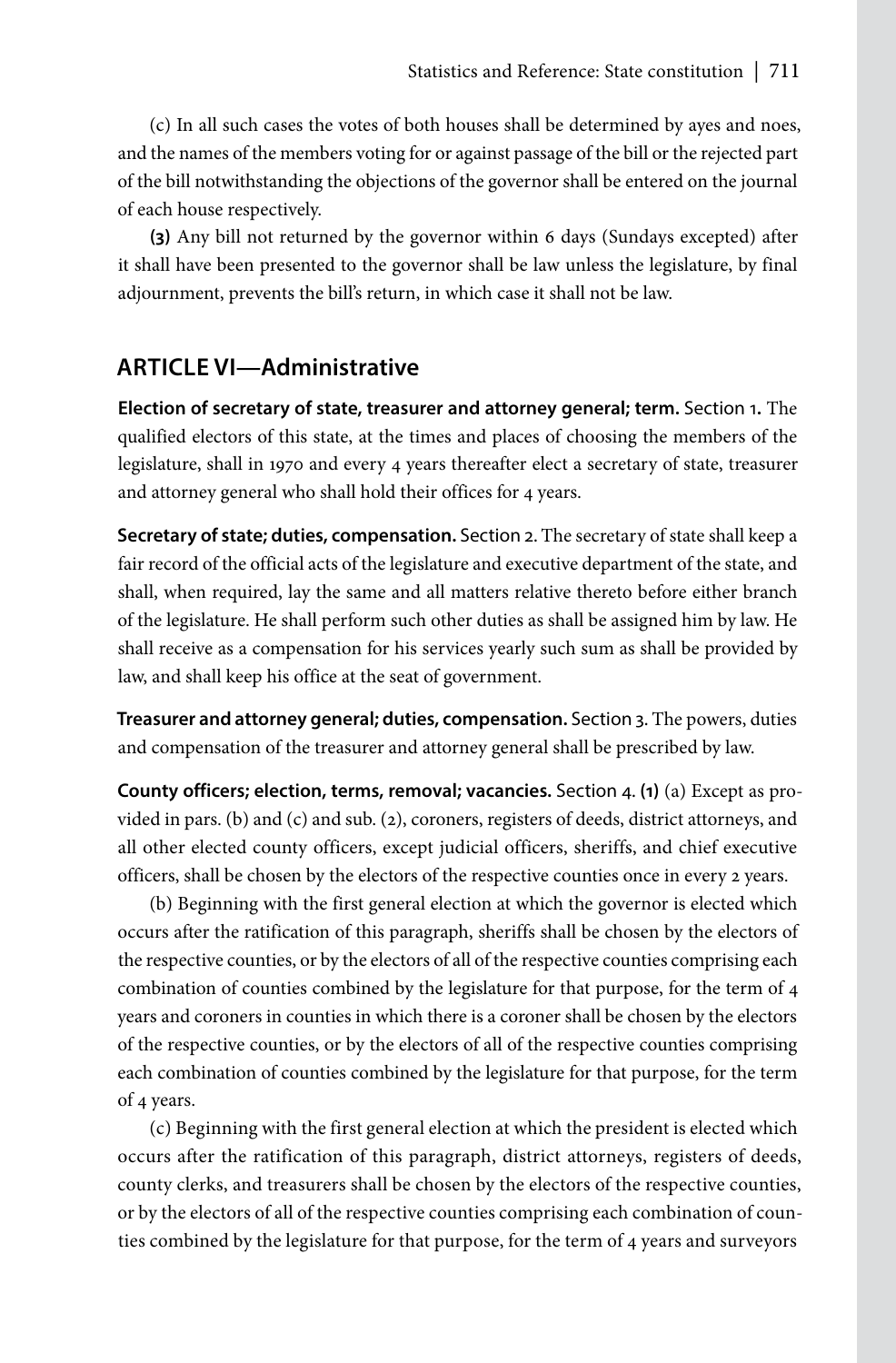#### 712 | Wisconsin Blue Book 2021–2022

in counties in which the office of surveyor is filled by election shall be chosen by the electors of the respective counties, or by the electors of all of the respective counties comprising each combination of counties combined by the legislature for that purpose, for the term of 4 years.

**(2)** The offices of coroner and surveyor in counties having a population of 500,000 or more are abolished. Counties not having a population of 500,000 shall have the option of retaining the elective office of coroner or instituting a medical examiner system. Two or more counties may institute a joint medical examiner system.

**(3)** (a) Sheriffs may not hold any other partisan office.

(b) Sheriffs may be required by law to renew their security from time to time, and in default of giving such new security their office shall be deemed vacant.

**(4)** The governor may remove any elected county officer mentioned in this section except a county clerk, treasurer, or surveyor, giving to the officer a copy of the charges and an opportunity of being heard.

**(5)** All vacancies in the offices of coroner, register of deeds or district attorney shall be filled by appointment. The person appointed to fill a vacancy shall hold office only for the unexpired portion of the term to which appointed and until a successor shall be elected and qualified.

**(6)** When a vacancy occurs in the office of sheriff, the vacancy shall be filled by appointment of the governor, and the person appointed shall serve until his or her successor is elected and qualified.

## **ARTICLE VII—Judiciary**

**Impeachment; trial.** Section 1. The court for the trial of impeachments shall be composed of the senate. The assembly shall have the power of impeaching all civil officers of this state for corrupt conduct in office, or for crimes and misdemeanors; but a majority of all the members elected shall concur in an impeachment. On the trial of an impeachment against the governor, the lieutenant governor shall not act as a member of the court. No judicial officer shall exercise his office, after he shall have been impeached, until his acquittal. Before the trial of an impeachment the members of the court shall take an oath or affirmation truly and impartially to try the impeachment according to evidence; and no person shall be convicted without the concurrence of two-thirds of the members present. Judgment in cases of impeachment shall not extend further than to removal from office, or removal from office and disqualification to hold any office of honor, profit or trust under the state; but the party impeached shall be liable to indictment, trial and punishment according to law.

**Court system.** Section 2. The judicial power of this state shall be vested in a unified court system consisting of one supreme court, a court of appeals, a circuit court, such trial courts of general uniform statewide jurisdiction as the legislature may create by law, and a municipal court if authorized by the legislature under section 14.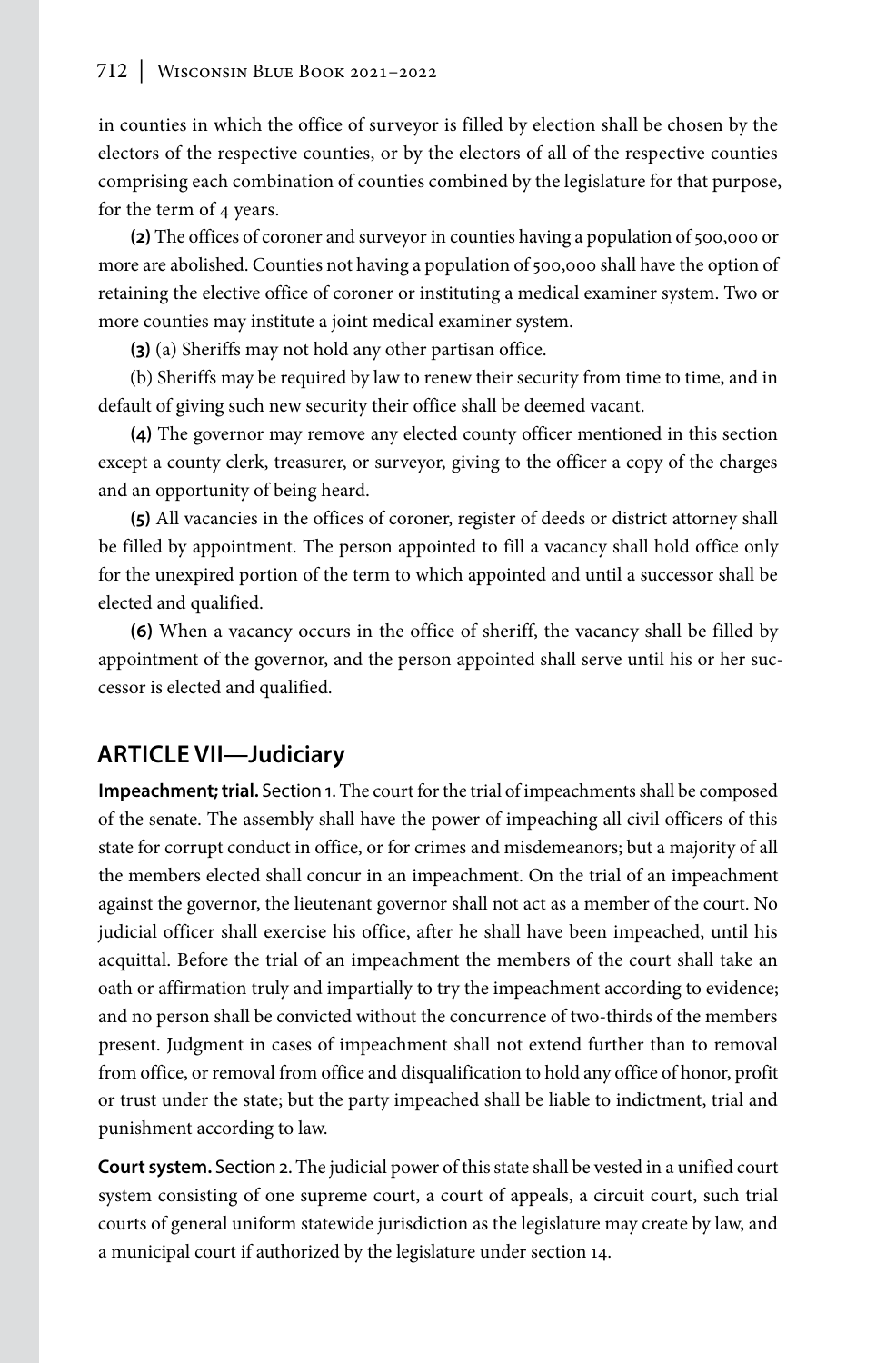**Supreme court: jurisdiction.** Section 3. **(1)** The supreme court shall have superintending and administrative authority over all courts.

**(2)** The supreme court has appellate jurisdiction over all courts and may hear original actions and proceedings. The supreme court may issue all writs necessary in aid of its jurisdiction.

**(3)** The supreme court may review judgments and orders of the court of appeals, may remove cases from the court of appeals and may accept cases on certification by the court of appeals.

**Supreme court: election, chief justice, court system administration.** Section 4. **(1)** The supreme court shall have 7 members who shall be known as justices of the supreme court. Justices shall be elected for 10-year terms of office commencing with the August 1 next succeeding the election. Only one justice may be elected in any year. Any 4 justices shall constitute a quorum for the conduct of the court's business.

**(2)** The chief justice of the supreme court shall be elected for a term of 2 years by a majority of the justices then serving on the court. The justice so designated as chief justice may, irrevocably, decline to serve as chief justice or resign as chief justice but continue to serve as a justice of the supreme court.

**(3)** The chief justice of the supreme court shall be the administrative head of the judicial system and shall exercise this administrative authority pursuant to procedures adopted by the supreme court. The chief justice may assign any judge of a court of record to aid in the proper disposition of judicial business in any court of record except the supreme court.

**Court of appeals.** Section 5. **(1)** The legislature shall by law combine the judicial circuits of the state into one or more districts for the court of appeals and shall designate in each district the locations where the appeals court shall sit for the convenience of litigants.

**(2)** For each district of the appeals court there shall be chosen by the qualified electors of the district one or more appeals judges as prescribed by law, who shall sit as prescribed by law. Appeals judges shall be elected for 6-year terms and shall reside in the district from which elected. No alteration of district or circuit boundaries shall have the effect of removing an appeals judge from office during the judge's term. In case of an increase in the number of appeals judges, the first judge or judges shall be elected for full terms unless the legislature prescribes a shorter initial term for staggering of terms.

**(3)** The appeals court shall have such appellate jurisdiction in the district, including jurisdiction to review administrative proceedings, as the legislature may provide by law, but shall have no original jurisdiction other than by prerogative writ. The appeals court may issue all writs necessary in aid of its jurisdiction and shall have supervisory authority over all actions and proceedings in the courts in the district.

**Circuit court: boundaries.** Section 6. The legislature shall prescribe by law the number of judicial circuits, making them as compact and convenient as practicable, and bounding them by county lines. No alteration of circuit boundaries shall have the effect of removing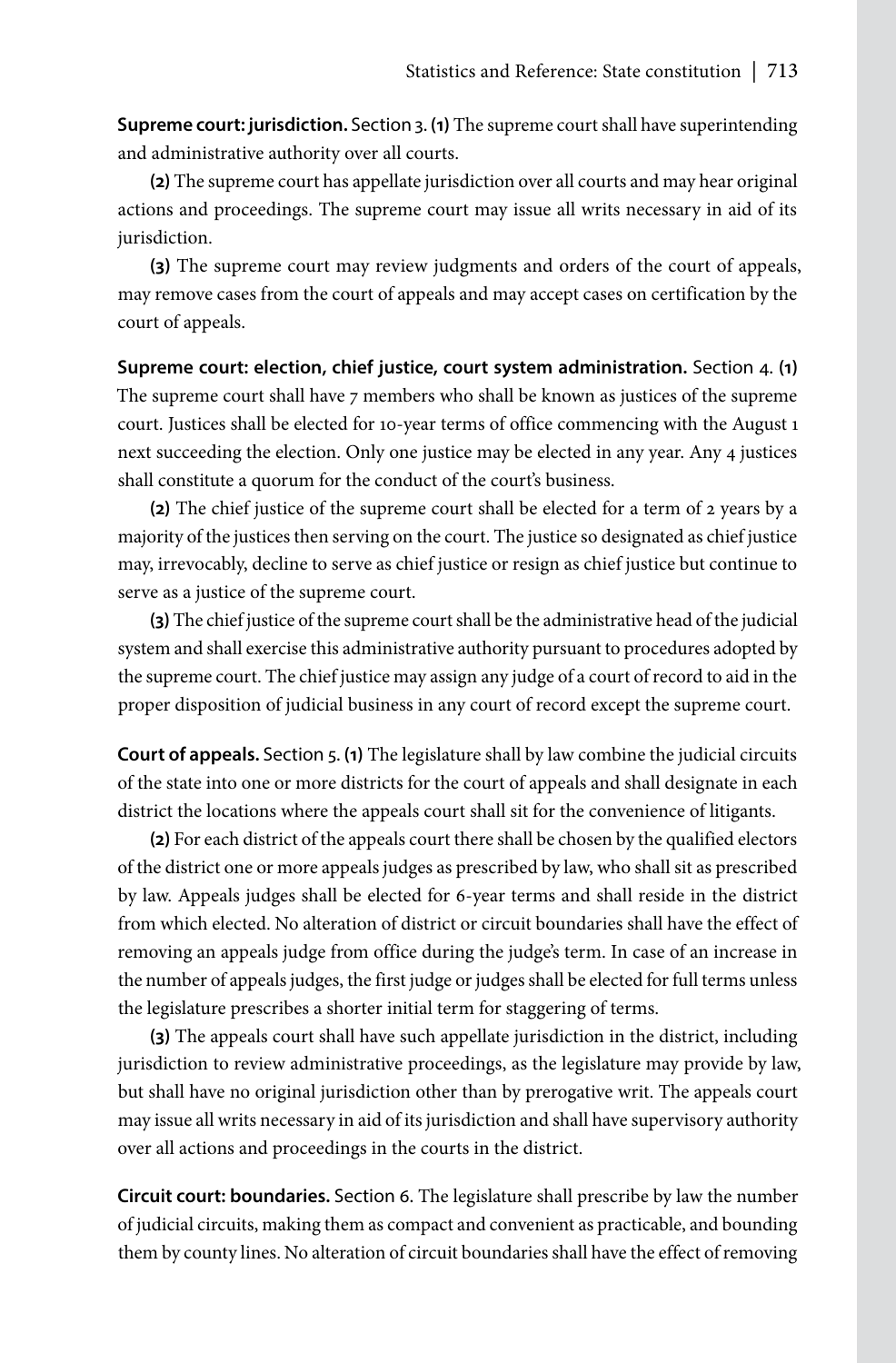a circuit judge from office during the judge's term. In case of an increase of circuits, the first judge or judges shall be elected.

**Circuit court: election.** Section 7. For each circuit there shall be chosen by the qualified electors thereof one or more circuit judges as prescribed by law. Circuit judges shall be elected for 6-year terms and shall reside in the circuit from which elected.

**Circuit court: jurisdiction.** Section 8. Except as otherwise provided by law, the circuit court shall have original jurisdiction in all matters civil and criminal within this state and such appellate jurisdiction in the circuit as the legislature may prescribe by law. The circuit court may issue all writs necessary in aid of its jurisdiction.

**Judicial elections, vacancies.** Section 9. When a vacancy occurs in the office of justice of the supreme court or judge of any court of record, the vacancy shall be filled by appointment by the governor, which shall continue until a successor is elected and qualified. There shall be no election for a justice or judge at the partisan general election for state or county officers, nor within 30 days either before or after such election.

**Judges: eligibility to office.** Section 10. **(1)** No justice of the supreme court or judge of any court of record shall hold any other office of public trust, except a judicial office, during the term for which elected. No person shall be eligible to the office of judge who shall not, at the time of election or appointment, be a qualified elector within the jurisdiction for which chosen.

**(2)** Justices of the supreme court and judges of the courts of record shall receive such compensation as the legislature may authorize by law, but may not receive fees of office.

**Disciplinary proceedings.** Section 11. Each justice or judge shall be subject to reprimand, censure, suspension, removal for cause or for disability, by the supreme court pursuant to procedures established by the legislature by law. No justice or judge removed for cause shall be eligible for reappointment or temporary service. This section is alternative to, and cumulative with, the methods of removal provided in sections 1 and 13 of this article and section 12 of article XIII.

**Clerks of circuit and supreme courts.** Section 12. **(1)** There shall be a clerk of circuit court chosen in each county organized for judicial purposes by the qualified electors thereof, who, except as provided in sub. (2), shall hold office for two years, subject to removal as provided by law.

**(2)** Beginning with the first general election at which the governor is elected which occurs after the ratification of this subsection, a clerk of circuit court shall be chosen by the electors of each county, for the term of 4 years, subject to removal as provided by law.

**(3)** In case of a vacancy, the judge of the circuit court may appoint a clerk until the vacancy is filled by an election.

**(4)** The clerk of circuit court shall give such security as the legislature requires by law.

**(5)** The supreme court shall appoint its own clerk, and may appoint a clerk of circuit court to be the clerk of the supreme court.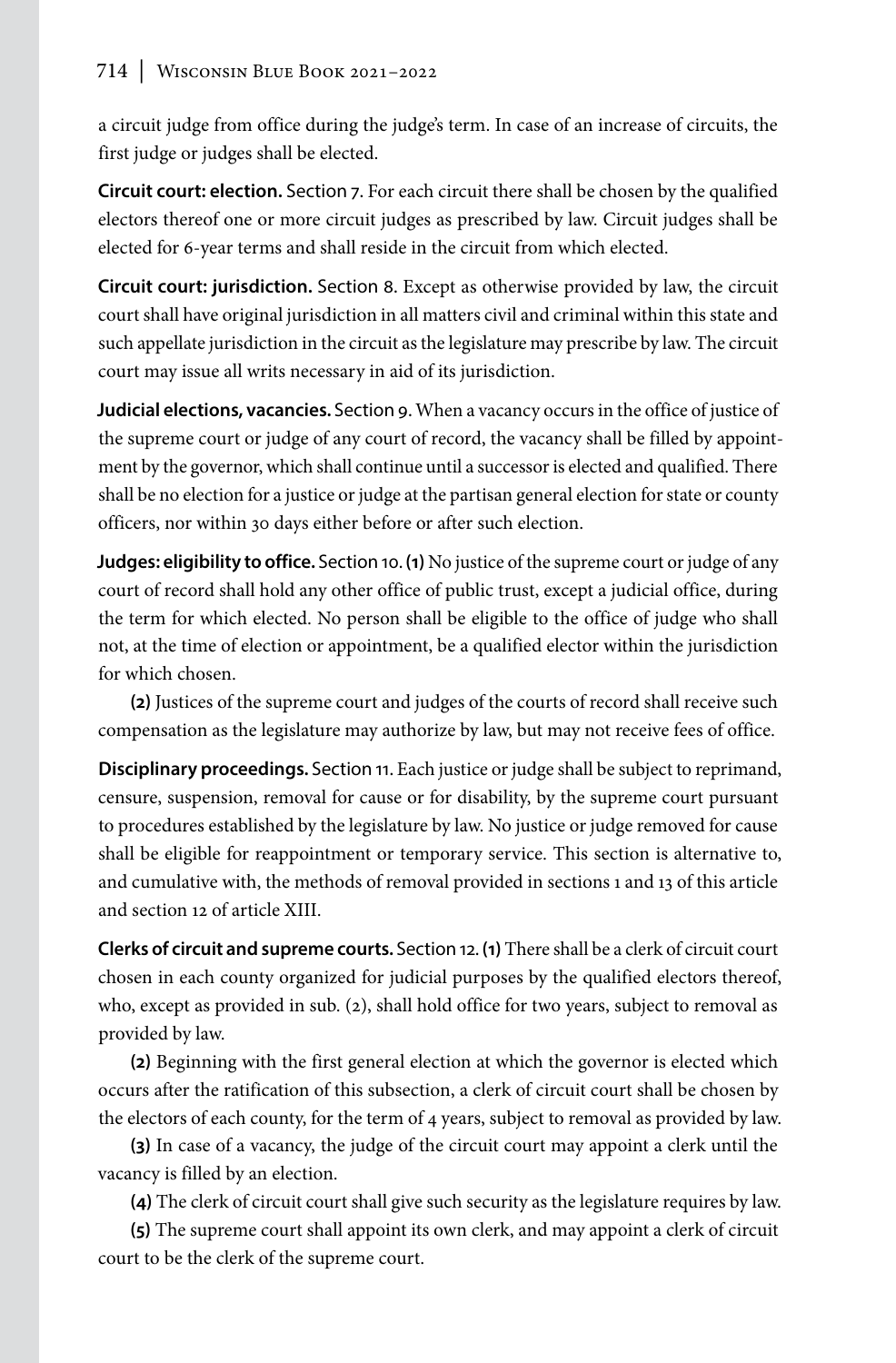**Justices and judges: removal by address.** Section 13. Any justice or judge may be removed from office by address of both houses of the legislature, if two-thirds of all the members elected to each house concur therein, but no removal shall be made by virtue of this section unless the justice or judge complained of is served with a copy of the charges, as the ground of address, and has had an opportunity of being heard. On the question of removal, the ayes and noes shall be entered on the journals.

**Municipal court.** Section 14. The legislature by law may authorize each city, village and town to establish a municipal court. All municipal courts shall have uniform jurisdiction limited to actions and proceedings arising under ordinances of the municipality in which established. Judges of municipal courts may receive such compensation as provided by the municipality in which established, but may not receive fees of office.

**Justices and judges: eligibility for office; retirement.** Section 24. **(1)** To be eligible for the office of supreme court justice or judge of any court of record, a person must be an attorney licensed to practice law in this state and have been so licensed for 5 years immediately prior to election or appointment.

**(2)** Unless assigned temporary service under subsection (3), no person may serve as a supreme court justice or judge of a court of record beyond the July 31 following the date on which such person attains that age, of not less than 70 years, which the legislature shall prescribe by law.

**(3)** A person who has served as a supreme court justice or judge of a court of record may, as provided by law, serve as a judge of any court of record except the supreme court on a temporary basis if assigned by the chief justice of the supreme court.

## **ARTICLE VIII—Finance**

**Rule of taxation uniform; income, privilege and occupation taxes.** Section 1. The rule of taxation shall be uniform but the legislature may empower cities, villages or towns to collect and return taxes on real estate located therein by optional methods. Taxes shall be levied upon such property with such classifications as to forests and minerals including or separate or severed from the land, as the legislature shall prescribe. Taxation of agricultural land and undeveloped land, both as defined by law, need not be uniform with the taxation of each other nor with the taxation of other real property. Taxation of merchants' stock-in-trade, manufacturers' materials and finished products, and livestock need not be uniform with the taxation of real property and other personal property, but the taxation of all such merchants' stock-in-trade, manufacturers' materials and finished products and livestock shall be uniform, except that the legislature may provide that the value thereof shall be determined on an average basis. Taxes may also be imposed on incomes, privileges and occupations, which taxes may be graduated and progressive, and reasonable exemptions may be provided.

**Appropriations; limitation.** Section 2. No money shall be paid out of the treasury except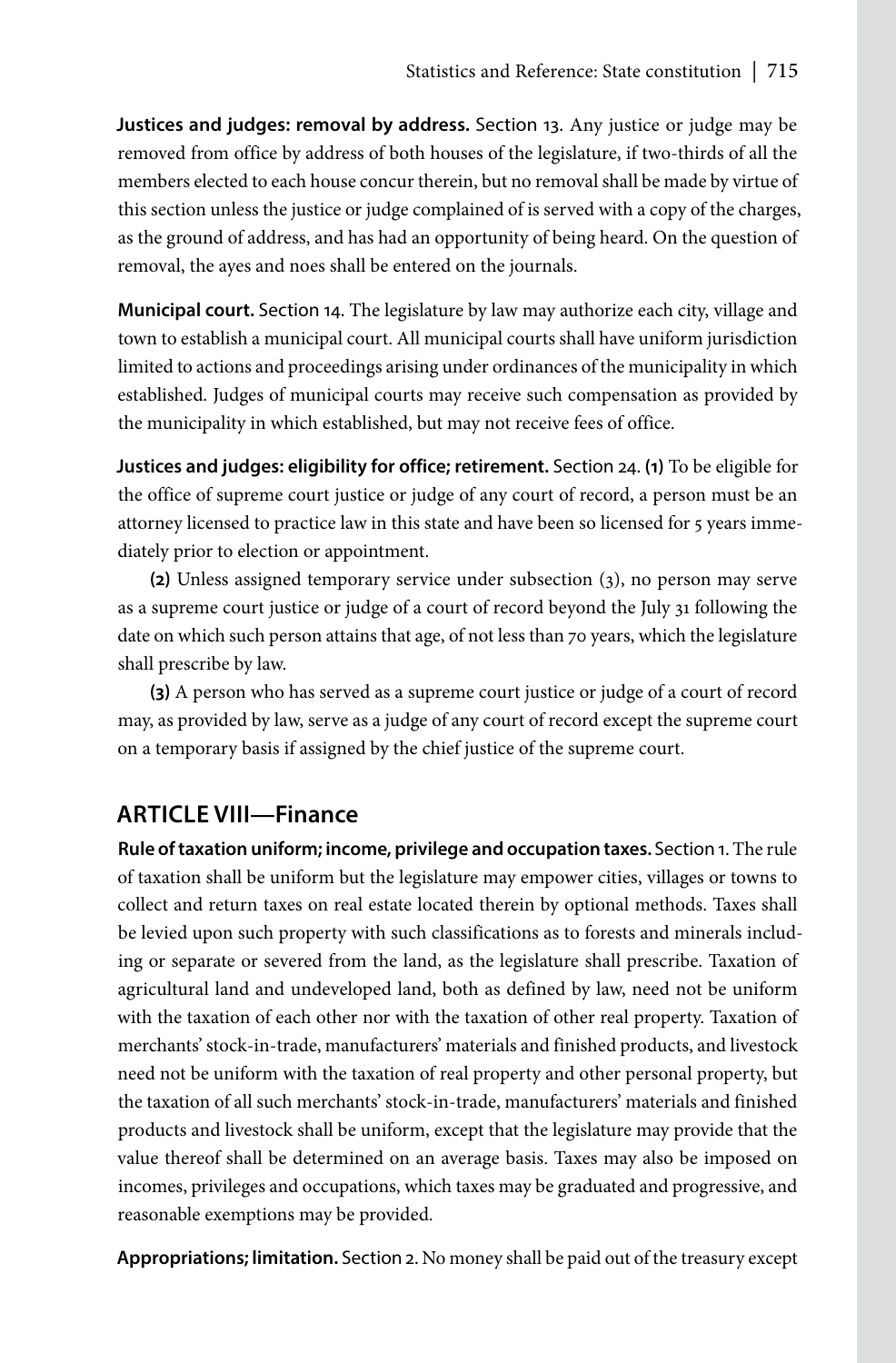in pursuance of an appropriation by law. No appropriation shall be made for the payment of any claim against the state except claims of the United States and judgments, unless filed within six years after the claim accrued.

**Credit of state.** Section 3. Except as provided in s. 7 (2) (a), the credit of the state shall never be given, or loaned, in aid of any individual, association or corporation.

**Contracting state debts.** Section 4. The state shall never contract any public debt except in the cases and manner herein provided.

**Annual tax levy to equal expenses.** Section 5. The legislature shall provide for an annual tax sufficient to defray the estimated expenses of the state for each year; and whenever the expenses of any year shall exceed the income, the legislature shall provide for levying a tax for the ensuing year, sufficient, with other sources of income, to pay the deficiency as well as the estimated expenses of such ensuing year.

**Public debt for extraordinary expense; taxation.** Section 6. For the purpose of defraying extraordinary expenditures the state may contract public debts (but such debts shall never in the aggregate exceed one hundred thousand dollars). Every such debt shall be authorized by law, for some purpose or purposes to be distinctly specified therein; and the vote of a majority of all the members elected to each house, to be taken by yeas and nays, shall be necessary to the passage of such law; and every such law shall provide for levying an annual tax sufficient to pay the annual interest of such debt and the principal within five years from the passage of such law, and shall specially appropriate the proceeds of such taxes to the payment of such principal and interest; and such appropriation shall not be repealed, nor the taxes be postponed or diminished, until the principal and interest of such debt shall have been wholly paid.

**Public debt for public defense; bonding for public purposes.** Section 7. **(1)** The legislature may also borrow money to repel invasion, suppress insurrection, or defend the state in time of war; but the money thus raised shall be applied exclusively to the object for which the loan was authorized, or to the repayment of the debt thereby created.

**(2)** Any other provision of this constitution to the contrary notwithstanding:

(a) The state may contract public debt and pledges to the payment thereof its full faith, credit and taxing power:

1. To acquire, construct, develop, extend, enlarge or improve land, waters, property, highways, railways, buildings, equipment or facilities for public purposes.

2. To make funds available for veterans' housing loans.

(b) The aggregate public debt contracted by the state in any calendar year pursuant to paragraph (a) shall not exceed an amount equal to the lesser of:

1. Three-fourths of one per centum of the aggregate value of all taxable property in the state; or

2. Five per centum of the aggregate value of all taxable property in the state less the sum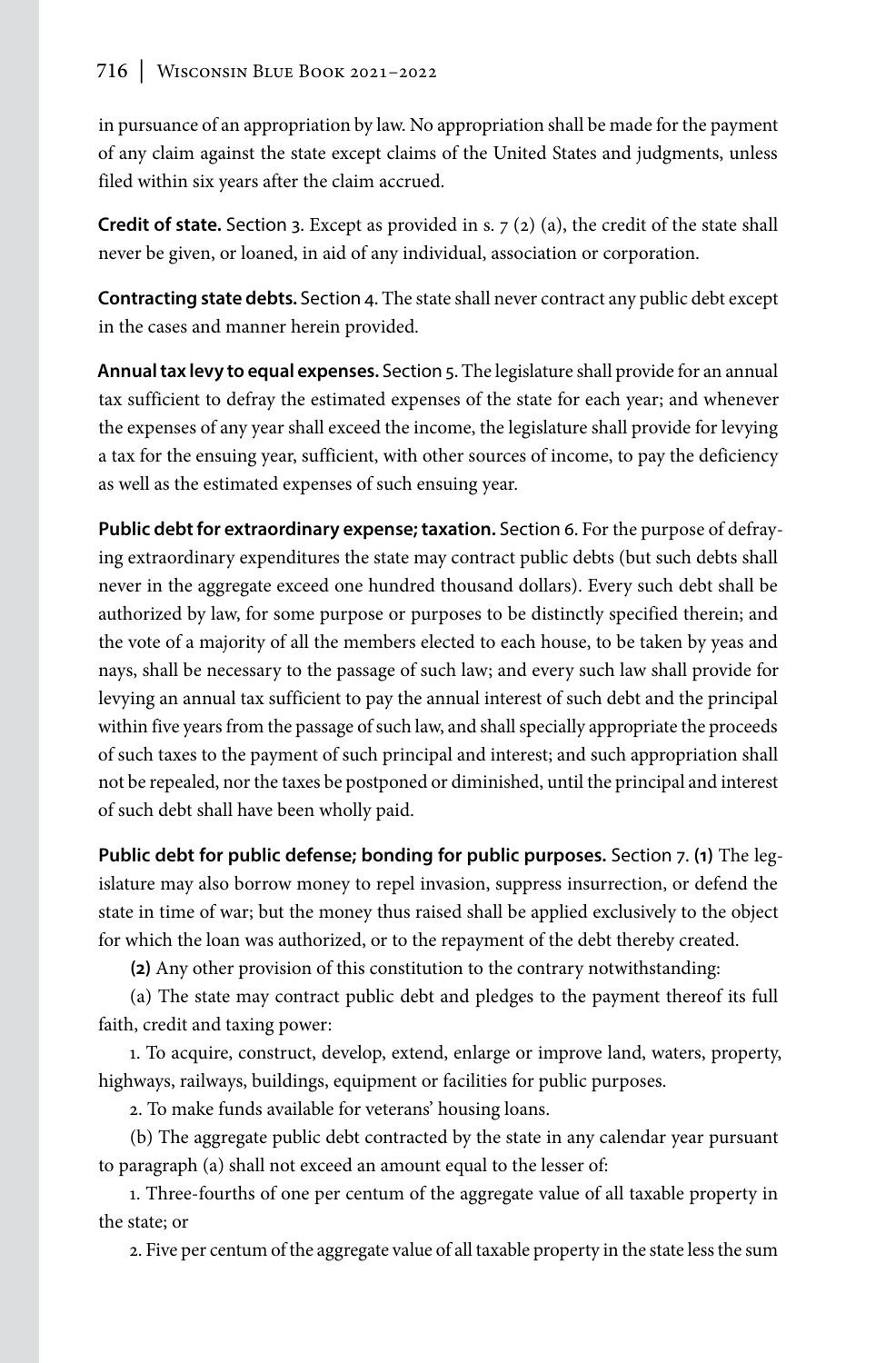of: a. the aggregate public debt of the state contracted pursuant to this section outstanding as of January 1 of such calendar year after subtracting therefrom the amount of sinking funds on hand on January 1 of such calendar year which are applicable exclusively to repayment of such outstanding public debt and, b. the outstanding indebtedness as of January 1 of such calendar year of any entity of the type described in paragraph (d) to the extent that such indebtedness is supported by or payable from payments out of the treasury of the state.

(c) The state may contract public debt, without limit, to fund or refund the whole or any part of any public debt contracted pursuant to paragraph (a), including any premium payable with respect thereto and any interest to accrue thereon, or to fund or refund the whole or any part of any indebtedness incurred prior to January 1, 1972, by any entity of the type described in paragraph (d), including any premium payable with respect thereto and any interest to accrue thereon.

(d) No money shall be paid out of the treasury, with respect to any lease, sublease or other agreement entered into after January 1, 1971, to the Wisconsin State Agencies Building Corporation, Wisconsin State Colleges Building Corporation, Wisconsin State Public Building Corporation, Wisconsin University Building Corporation or any similar entity existing or operating for similar purposes pursuant to which such nonprofit corporation or such other entity undertakes to finance or provide a facility for use or occupancy by the state or an agency, department or instrumentality thereof.

(e) The legislature shall prescribe all matters relating to the contracting of public debt pursuant to paragraph (a), including: the public purposes for which public debt may be contracted; by vote of a majority of the members elected to each of the 2 houses of the legislature, the amount of public debt which may be contracted for any class of such purposes; the public debt or other indebtedness which may be funded or refunded; the kinds of notes, bonds or other evidence of public debt which may be issued by the state; and the manner in which the aggregate value of all taxable property in the state shall be determined.

(f) The full faith, credit and taxing power of the state are pledged to the payment of all public debt created on behalf of the state pursuant to this section and the legislature shall provide by appropriation for the payment of the interest upon and instalments of principal of all such public debt as the same falls due, but, in any event, suit may be brought against the state to compel such payment.

(g) At any time after January 1, 1972, by vote of a majority of the members elected to each of the 2 houses of the legislature, the legislature may declare that an emergency exists and submit to the people a proposal to authorize the state to contract a specific amount of public debt for a purpose specified in such proposal, without regard to the limit provided in paragraph (b). Any such authorization shall be effective if approved by a majority of the electors voting thereon. Public debt contracted pursuant to such authorization shall thereafter be deemed to have been contracted pursuant to paragraph (a), but neither such public debt nor any public debt contracted to fund or refund such public debt shall be considered in computing the debt limit provided in paragraph (b). Not more than one such authorization shall be thus made in any 2-year period.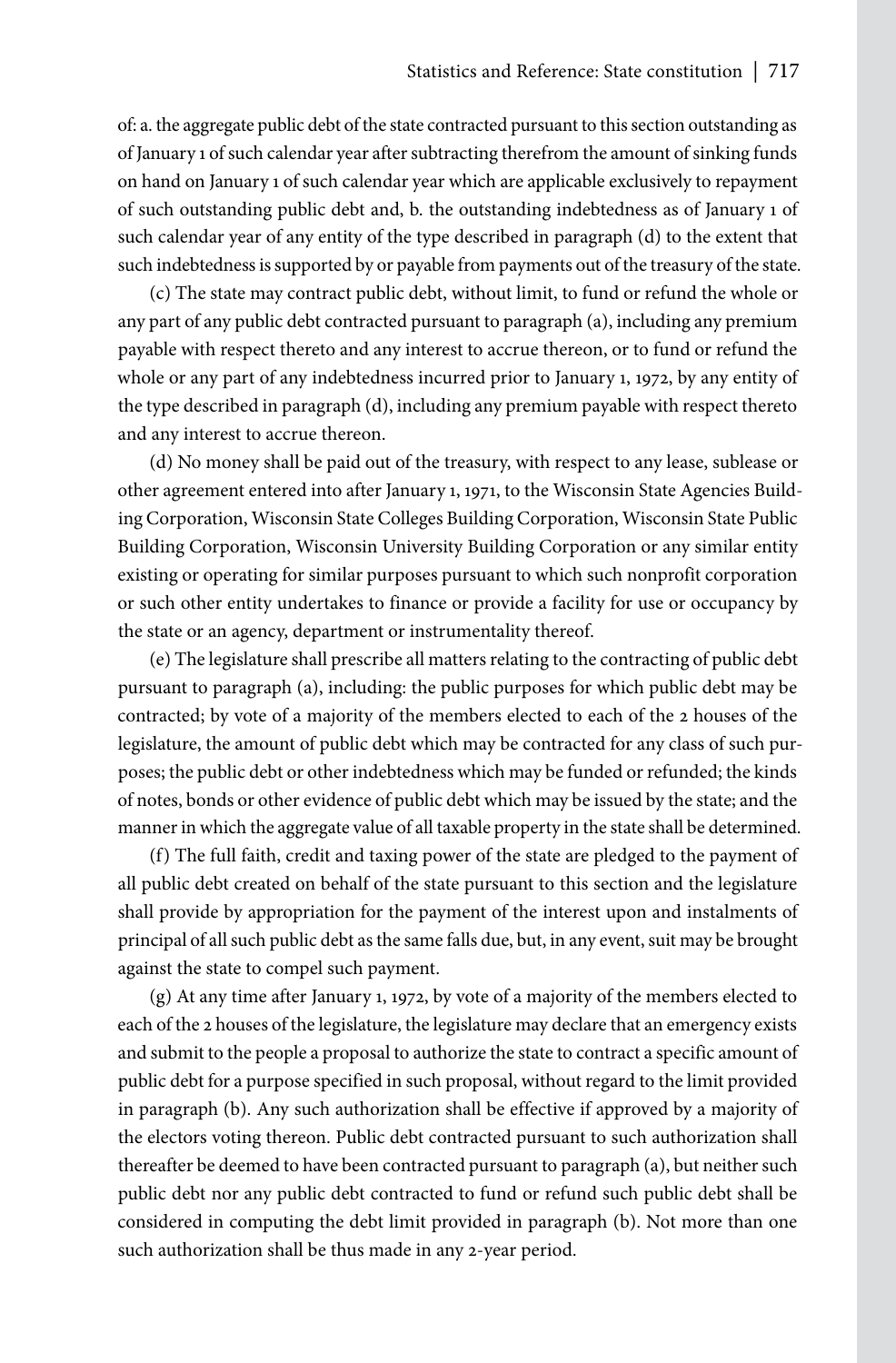#### 718 | Wisconsin Blue Book 2021–2022

**Vote on fiscal bills; quorum.** Section 8. On the passage in either house of the legislature of any law which imposes, continues or renews a tax, or creates a debt or charge, or makes, continues or renews an appropriation of public or trust money, or releases, discharges or commutes a claim or demand of the state, the question shall be taken by yeas and nays, which shall be duly entered on the journal; and three-fifths of all the members elected to such house shall in all such cases be required to constitute a quorum therein.

**Evidences of public debt.** Section 9. No scrip, certificate, or other evidence of state debt, whatsoever, shall be issued, except for such debts as are authorized by the sixth and seventh sections of this article.

**Internal improvements.** Section 10. Except as further provided in this section, the state may never contract any debt for works of internal improvement, or be a party in carrying on such works.

**(1)** Whenever grants of land or other property shall have been made to the state, especially dedicated by the grant to particular works of internal improvement, the state may carry on such particular works and shall devote thereto the avails of such grants, and may pledge or appropriate the revenues derived from such works in aid of their completion.

**(2)** The state may appropriate money in the treasury or to be thereafter raised by taxation for:

(a) The construction or improvement of public highways.

(b) The development, improvement and construction of airports or other aeronautical projects.

(c) The acquisition, improvement or construction of veterans' housing.

(d) The improvement of port facilities.

(e) The acquisition, development, improvement or construction of railways and other railroad facilities.

**(3)** The state may appropriate moneys for the purpose of acquiring, preserving and developing the forests of the state. Of the moneys appropriated under the authority of this subsection in any one year an amount not to exceed two-tenths of one mill of the taxable property of the state as determined by the last preceding state assessment may be raised by a tax on property.

**Transportation Fund.** Section 11. All funds collected by the state from any taxes or fees levied or imposed for the licensing of motor vehicle operators, for the titling, licensing, or registration of motor vehicles, for motor vehicle fuel, or for the use of roadways, highways, or bridges, and from taxes and fees levied or imposed for aircraft, airline property, or aviation fuel or for railroads or railroad property shall be deposited only into the transportation fund or with a trustee for the benefit of the department of transportation or the holders of transportation-related revenue bonds, except for collections from taxes or fees in existence on December 31, 2010, that were not being deposited in the transportation fund on that date. None of the funds collected or received by the state from any source and deposited into the transportation fund shall be lapsed, further transferred, or appropriated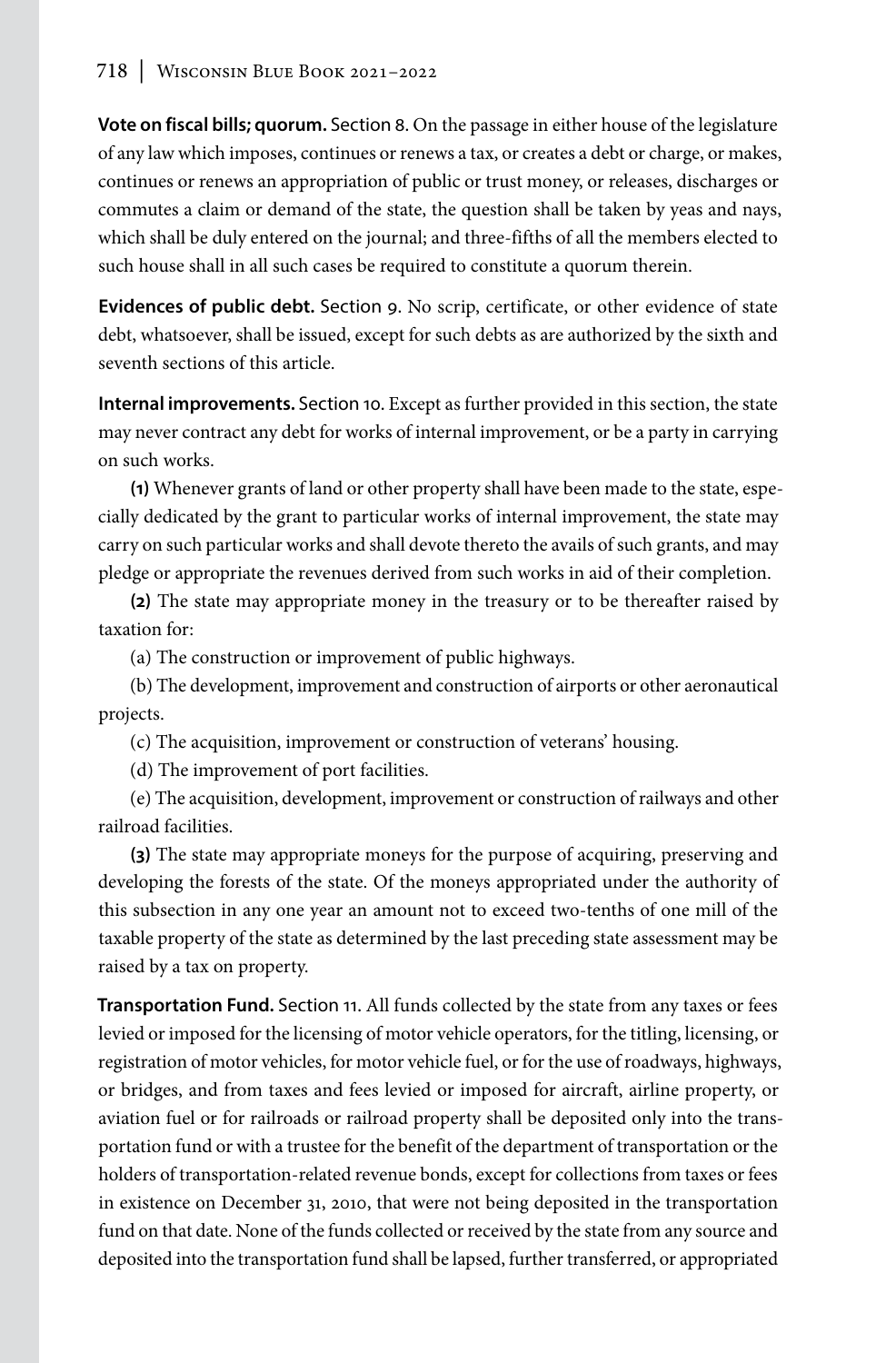to any program that is not directly administered by the department of transportation in furtherance of the department's responsibility for the planning, promotion, and protection of all transportation systems in the state except for programs for which there was an appropriation from the transportation fund on December 31, 2010. In this section, the term "motor vehicle" does not include any all-terrain vehicles, snowmobiles, or watercraft.

## **ARTICLE IX—Eminent domain and property of the state**

**Jurisdiction on rivers and lakes; navigable waters.** Section 1. The state shall have concurrent jurisdiction on all rivers and lakes bordering on this state so far as such rivers or lakes shall form a common boundary to the state and any other state or territory now or hereafter to be formed, and bounded by the same; and the river Mississippi and the navigable waters leading into the Mississippi and St. Lawrence, and the carrying places between the same, shall be common highways and forever free, as well to the inhabitants of the state as to the citizens of the United States, without any tax, impost or duty therefor.

**Territorial property.** Section 2. The title to all lands and other property which have accrued to the territory of Wisconsin by grant, gift, purchase, forfeiture, escheat or otherwise shall vest in the state of Wisconsin.

**Ultimate property in lands; escheats.** Section 3. The people of the state, in their right of sovereignty, are declared to possess the ultimate property in and to all lands within the jurisdiction of the state; and all lands the title to which shall fail from a defect of heirs shall revert or escheat to the people.

## **ARTICLE X—Education**

**Superintendent of public instruction.** Section 1. The supervision of public instruction shall be vested in a state superintendent and such other officers as the legislature shall direct; and their qualifications, powers, duties and compensation shall be prescribed by law. The state superintendent shall be chosen by the qualified electors of the state at the same time and in the same manner as members of the supreme court, and shall hold office for 4 years from the succeeding first Monday in July. The term of office, time and manner of electing or appointing all other officers of supervision of public instruction shall be fixed by law.

**School fund created; income applied.** Section 2. The proceeds of all lands that have been or hereafter may be granted by the United States to this state for educational purposes (except the lands heretofore granted for the purposes of a university) and all moneys and the clear proceeds of all property that may accrue to the state by forfeiture or escheat; and the clear proceeds of all fines collected in the several counties for any breach of the penal laws, and all moneys arising from any grant to the state where the purposes of such grant are not specified, and the 500,000 acres of land to which the state is entitled by the provisions of an act of congress, entitled "An act to appropriate the proceeds of the sales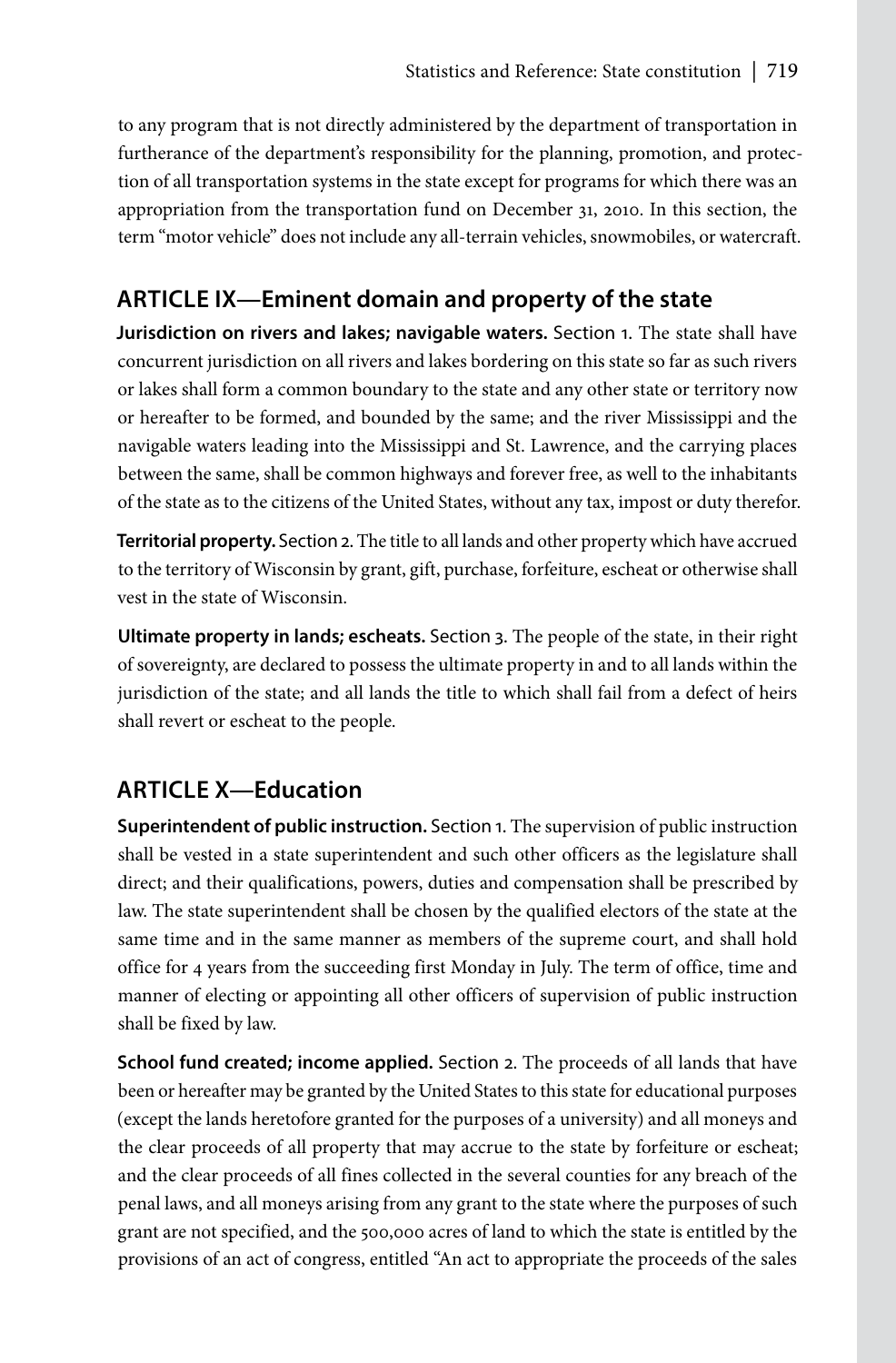#### 720 | Wisconsin Blue Book 2021–2022

of the public lands and to grant pre-emption rights," approved September 4, 1841; and also the 5 percent of the net proceeds of the public lands to which the state shall become entitled on admission into the union (if congress shall consent to such appropriation of the 2 grants last mentioned) shall be set apart as a separate fund to be called "the school fund," the interest of which and all other revenues derived from the school lands shall be exclusively applied to the following objects, to wit:

**(1)** To the support and maintenance of common schools, in each school district, and the purchase of suitable libraries and apparatus therefor.

**(2)** The residue shall be appropriated to the support and maintenance of academies and normal schools, and suitable libraries and apparatus therefor.

**District schools; tuition; sectarian instruction; released time.** Section 3. The legislature shall provide by law for the establishment of district schools, which shall be as nearly uniform as practicable; and such schools shall be free and without charge for tuition to all children between the ages of 4 and 20 years; and no sectarian instruction shall be allowed therein; but the legislature by law may, for the purpose of religious instruction outside the district schools, authorize the release of students during regular school hours.

Annual school tax. Section 4. Each town and city shall be required to raise by tax, annually, for the support of common schools therein, a sum not less than one-half the amount received by such town or city respectively for school purposes from the income of the school fund.

**Income of school fund.** Section 5. Provision shall be made by law for the distribution of the income of the school fund among the several towns and cities of the state for the support of common schools therein, in some just proportion to the number of children and youth resident therein between the ages of four and twenty years, and no appropriation shall be made from the school fund to any city or town for the year in which said city or town shall fail to raise such tax; nor to any school district for the year in which a school shall not be maintained at least three months.

**State university; support.** Section 6. Provision shall be made by law for the establishment of a state university at or near the seat of state government, and for connecting with the same, from time to time, such colleges in different parts of the state as the interests of education may require. The proceeds of all lands that have been or may hereafter be granted by the United States to the state for the support of a university shall be and remain a perpetual fund to be called "the university fund," the interest of which shall be appropriated to the support of the state university, and no sectarian instruction shall be allowed in such university.

**Commissioners of public lands.** Section 7. The secretary of state, treasurer and attorney general, shall constitute a board of commissioners for the sale of the school and university lands and for the investment of the funds arising therefrom. Any two of said commissioners shall be a quorum for the transaction of all business pertaining to the duties of their office.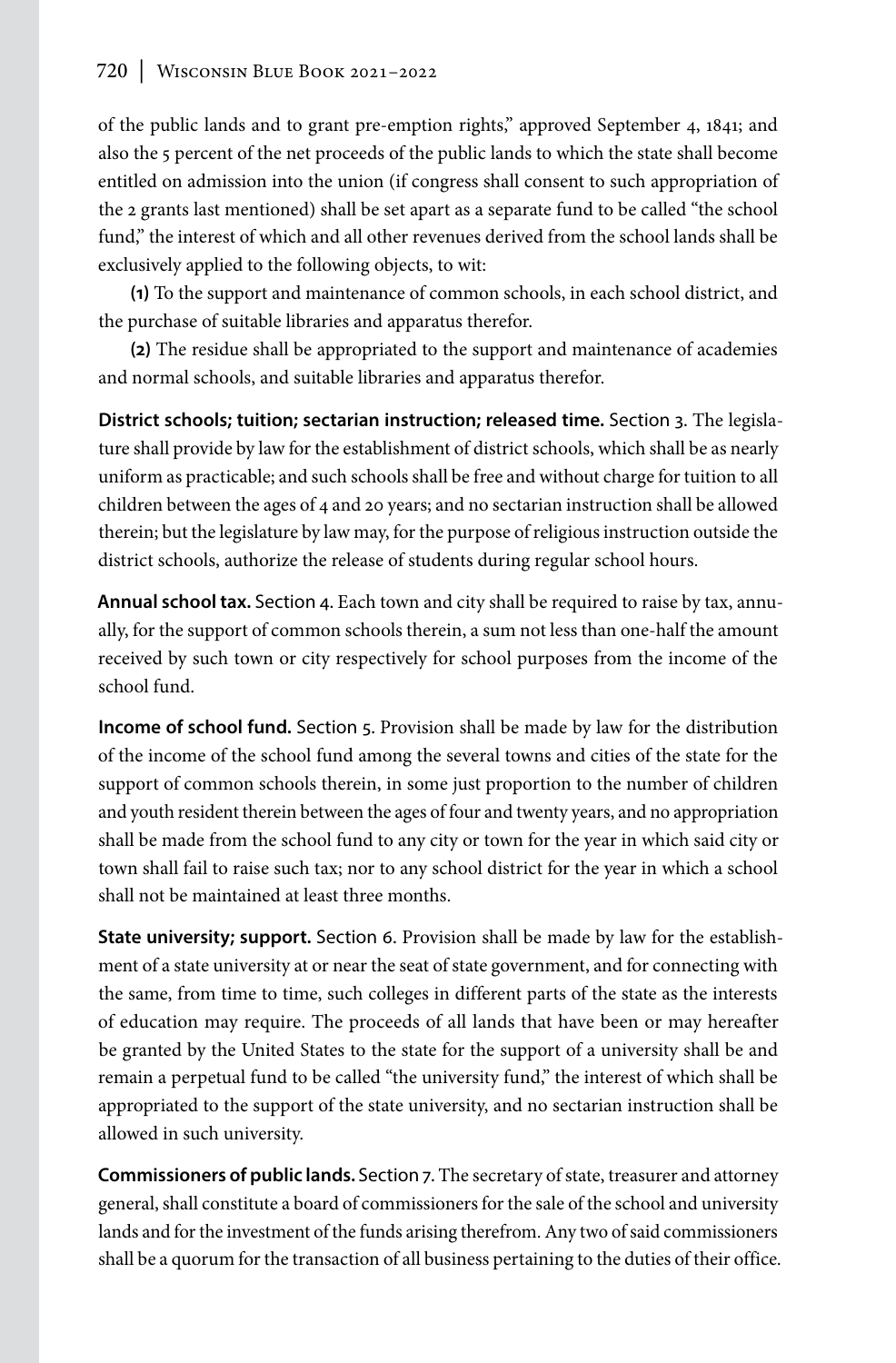**Sale of public lands.** Section 8. Provision shall be made by law for the sale of all school and university lands after they shall have been appraised; and when any portion of such lands shall be sold and the purchase money shall not be paid at the time of the sale, the commissioners shall take security by mortgage upon the lands sold for the sum remaining unpaid, with seven per cent interest thereon, payable annually at the office of the treasurer. The commissioners shall be authorized to execute a good and sufficient conveyance to all purchasers of such lands, and to discharge any mortgages taken as security, when the sum due thereon shall have been paid. The commissioners shall have power to withhold from sale any portion of such lands when they shall deem it expedient, and shall invest all moneys arising from the sale of such lands, as well as all other university and school funds, in such manner as the legislature shall provide, and shall give such security for the faithful performance of their duties as may be required by law.

## **ARTICLE XI—Corporations**

**Corporations; how formed.** Section 1. Corporations without banking powers or privileges may be formed under general laws, but shall not be created by special act, except for municipal purposes. All general laws or special acts enacted under the provisions of this section may be altered or repealed by the legislature at any time after their passage.

**Property taken by municipality.** Section 2. No municipal corporation shall take private property for public use, against the consent of the owner, without the necessity thereof being first established in the manner prescribed by the legislature.

**Municipal home rule; debt limit; tax to pay debt.** Section 3. **(1)** Cities and villages organized pursuant to state law may determine their local affairs and government, subject only to this constitution and to such enactments of the legislature of statewide concern as with uniformity shall affect every city or every village. The method of such determination shall be prescribed by the legislature.

**(2)** No county, city, town, village, school district, sewerage district or other municipal corporation may become indebted in an amount that exceeds an allowable percentage of the taxable property located therein equalized for state purposes as provided by the legislature. In all cases the allowable percentage shall be 5 percent except as specified in pars. (a) and (b):

(a) For any city authorized to issue bonds for school purposes, an additional 10 percent shall be permitted for school purposes only, and in such cases the territory attached to the city for school purposes shall be included in the total taxable property supporting the bonds issued for school purposes.

(b) For any school district which offers no less than grades one to 12 and which at the time of incurring such debt is eligible for the highest level of school aids, 10 percent shall be permitted.

**(3)** Any county, city, town, village, school district, sewerage district or other municipal corporation incurring any indebtedness under sub. (2) shall, before or at the time of doing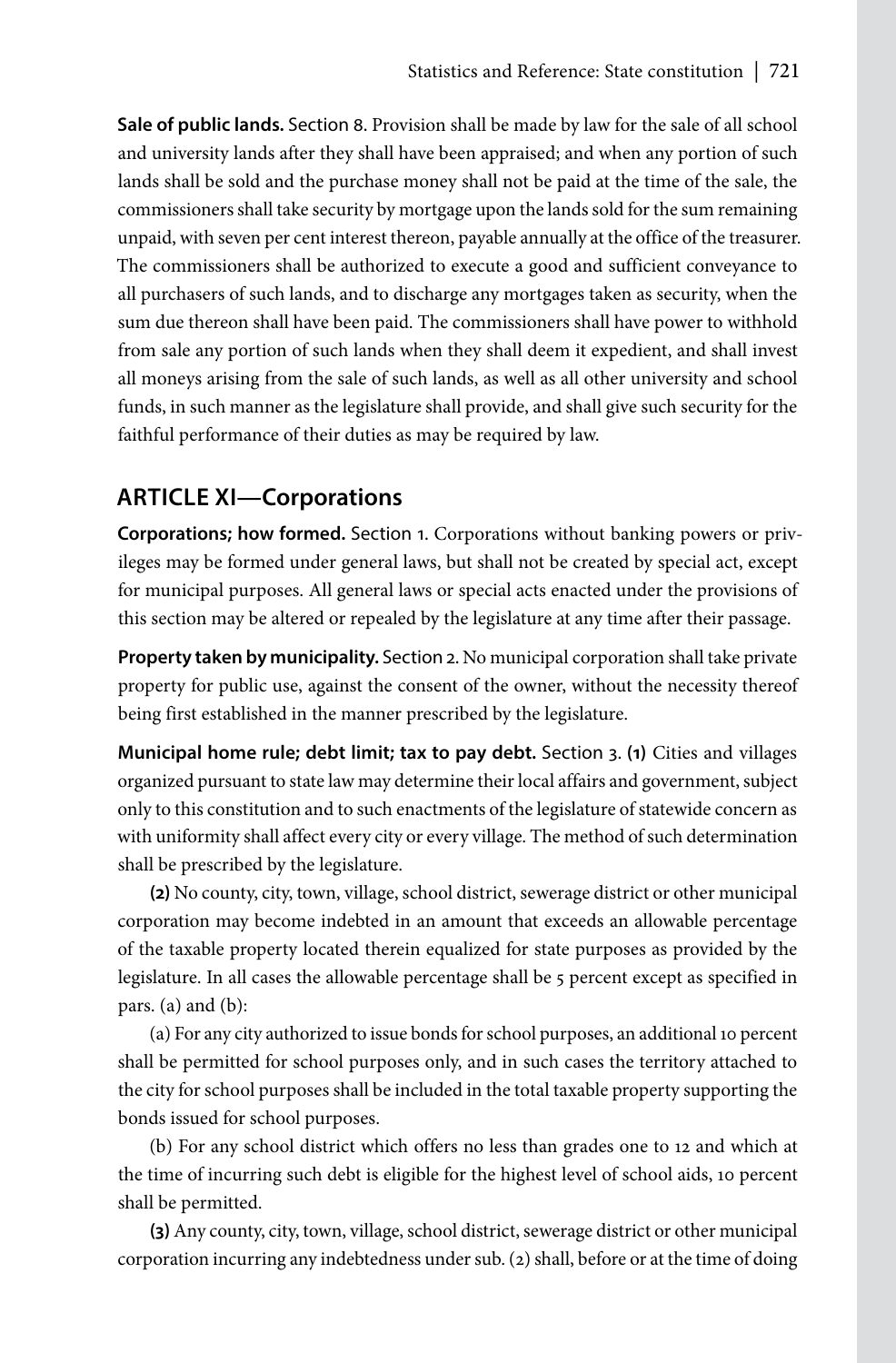#### 722 | Wisconsin Blue Book 2021–2022

so, provide for the collection of a direct annual tax sufficient to pay the interest on such debt as it falls due, and also to pay and discharge the principal thereof within 20 years from the time of contracting the same.

**(4)** When indebtedness under sub. (2) is incurred in the acquisition of lands by cities, or by counties or sewerage districts having a population of 150,000 or over, for public, municipal purposes, or for the permanent improvement thereof, or to purchase, acquire, construct, extend, add to or improve a sewage collection or treatment system which services all or a part of such city or county, the city, county or sewerage district incurring the indebtedness shall, before or at the time of so doing, provide for the collection of a direct annual tax sufficient to pay the interest on such debt as it falls due, and also to pay and discharge the principal thereof within a period not exceeding 50 years from the time of contracting the same.

**(5)** An indebtedness created for the purpose of purchasing, acquiring, leasing, constructing, extending, adding to, improving, conducting, controlling, operating or managing a public utility of a town, village, city or special district, and secured solely by the property or income of such public utility, and whereby no municipal liability is created, shall not be considered an indebtedness of such town, village, city or special district, and shall not be included in arriving at the debt limitation under sub. (2).

**Acquisition of lands by state and subdivisions; sale of excess.** Section 3a. The state or any of its counties, cities, towns or villages may acquire by gift, dedication, purchase, or condemnation lands for establishing, laying out, widening, enlarging, extending, and maintaining memorial grounds, streets, highways, squares, parkways, boulevards, parks, playgrounds, sites for public buildings, and reservations in and about and along and leading to any or all of the same; and after the establishment, layout, and completion of such improvements, may convey any such real estate thus acquired and not necessary for such improvements, with reservations concerning the future use and occupation of such real estate, so as to protect such public works and improvements, and their environs, and to preserve the view, appearance, light, air, and usefulness of such public works. If the governing body of a county, city, town or village elects to accept a gift or dedication of land made on condition that the land be devoted to a special purpose and the condition subsequently becomes impossible or impracticable, such governing body may by resolution or ordinance enacted by a two-thirds vote of its members elect either to grant the land back to the donor or dedicator or his heirs or accept from the donor or dedicator or his heirs a grant relieving the county, city, town or village of the condition; however, if the donor or dedicator or his heirs are unknown or cannot be found, such resolution or ordinance may provide for the commencement of proceedings in the manner and in the courts as the legislature shall designate for the purpose of relieving the county, city, town or village from the condition of the gift or dedication.

**General banking law.** Section 4. The legislature may enact a general banking law for the creation of banks, and for the regulation and supervision of the banking business.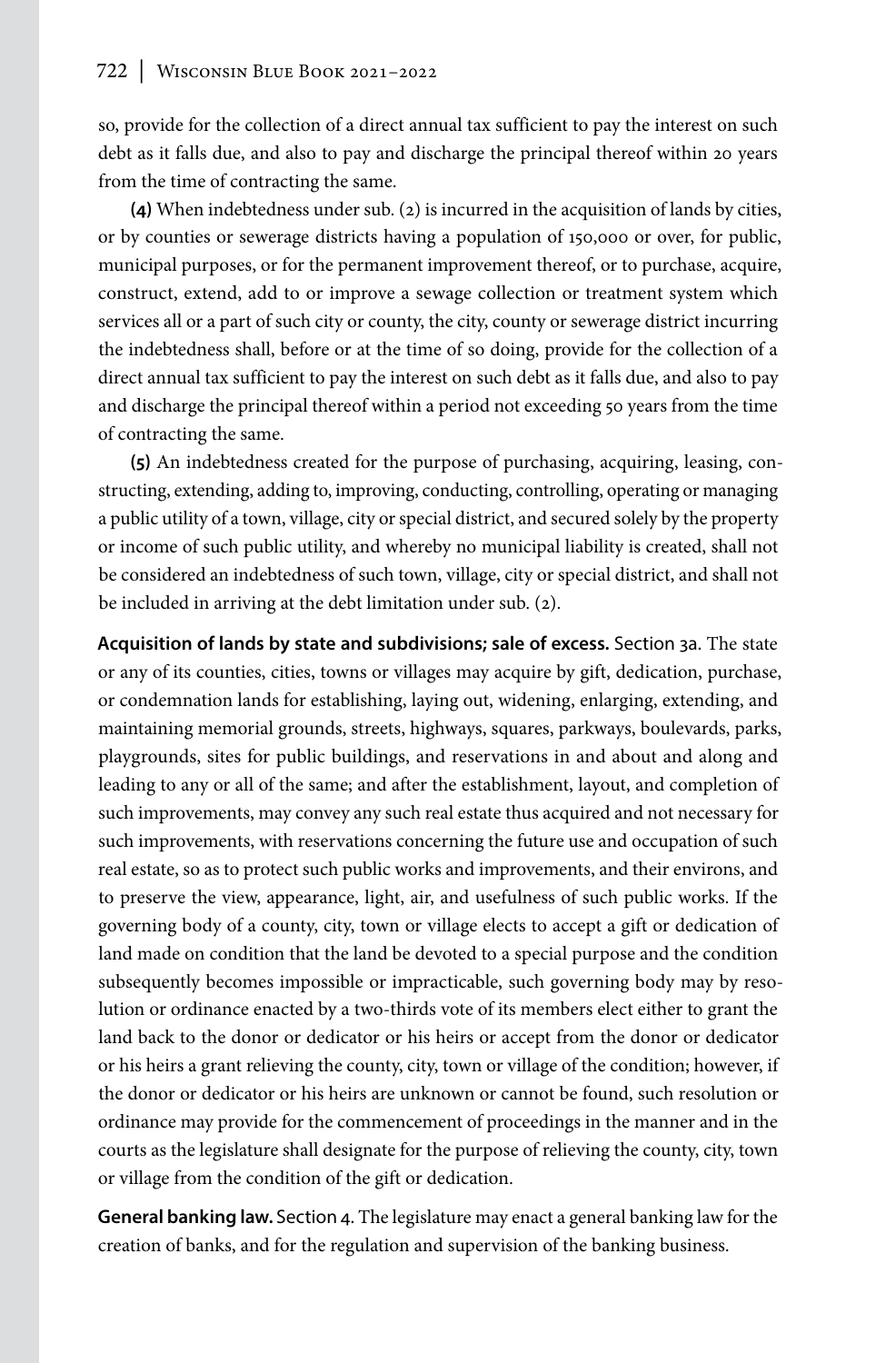## **ARTICLE XII—Amendments**

**Constitutional amendments.** Section 1. Any amendment or amendments to this constitution may be proposed in either house of the legislature, and if the same shall be agreed to by a majority of the members elected to each of the two houses, such proposed amendment or amendments shall be entered on their journals, with the yeas and nays taken thereon, and referred to the legislature to be chosen at the next general election, and shall be published for three months previous to the time of holding such election; and if, in the legislature so next chosen, such proposed amendment or amendments shall be agreed to by a majority of all the members elected to each house, then it shall be the duty of the legislature to submit such proposed amendment or amendments to the people in such manner and at such time as the legislature shall prescribe; and if the people shall approve and ratify such amendment or amendments by a majority of the electors voting thereon, such amendment or amendments shall become part of the constitution; provided, that if more than one amendment be submitted, they shall be submitted in such manner that the people may vote for or against such amendments separately.

**Constitutional conventions.** Section 2. If at any time a majority of the senate and assembly shall deem it necessary to call a convention to revise or change this constitution, they shall recommend to the electors to vote for or against a convention at the next election for members of the legislature. And if it shall appear that a majority of the electors voting thereon have voted for a convention, the legislature shall, at its next session, provide for calling such convention.

## **ARTICLE XIII—Miscellaneous provisions**

**Political year; elections.** Section 1. The political year for this state shall commence on the first Monday of January in each year, and the general election shall be held on the Tuesday next succeeding the first Monday of November in even-numbered years.

**Eligibility to office.** Section 3. **(1)** No member of congress and no person holding any office of profit or trust under the United States except postmaster, or under any foreign power, shall be eligible to any office of trust, profit or honor in this state.

**(2)** No person convicted of a felony, in any court within the United States, no person convicted in federal court of a crime designated, at the time of commission, under federal law as a misdemeanor involving a violation of public trust and no person convicted, in a court of a state, of a crime designated, at the time of commission, under the law of the state as a misdemeanor involving a violation of public trust shall be eligible to any office of trust, profit or honor in this state unless pardoned of the conviction.

**(3)** No person may seek to have placed on any ballot for a state or local elective office in this state the name of a person convicted of a felony, in any court within the United States, the name of a person convicted in federal court of a crime designated, at the time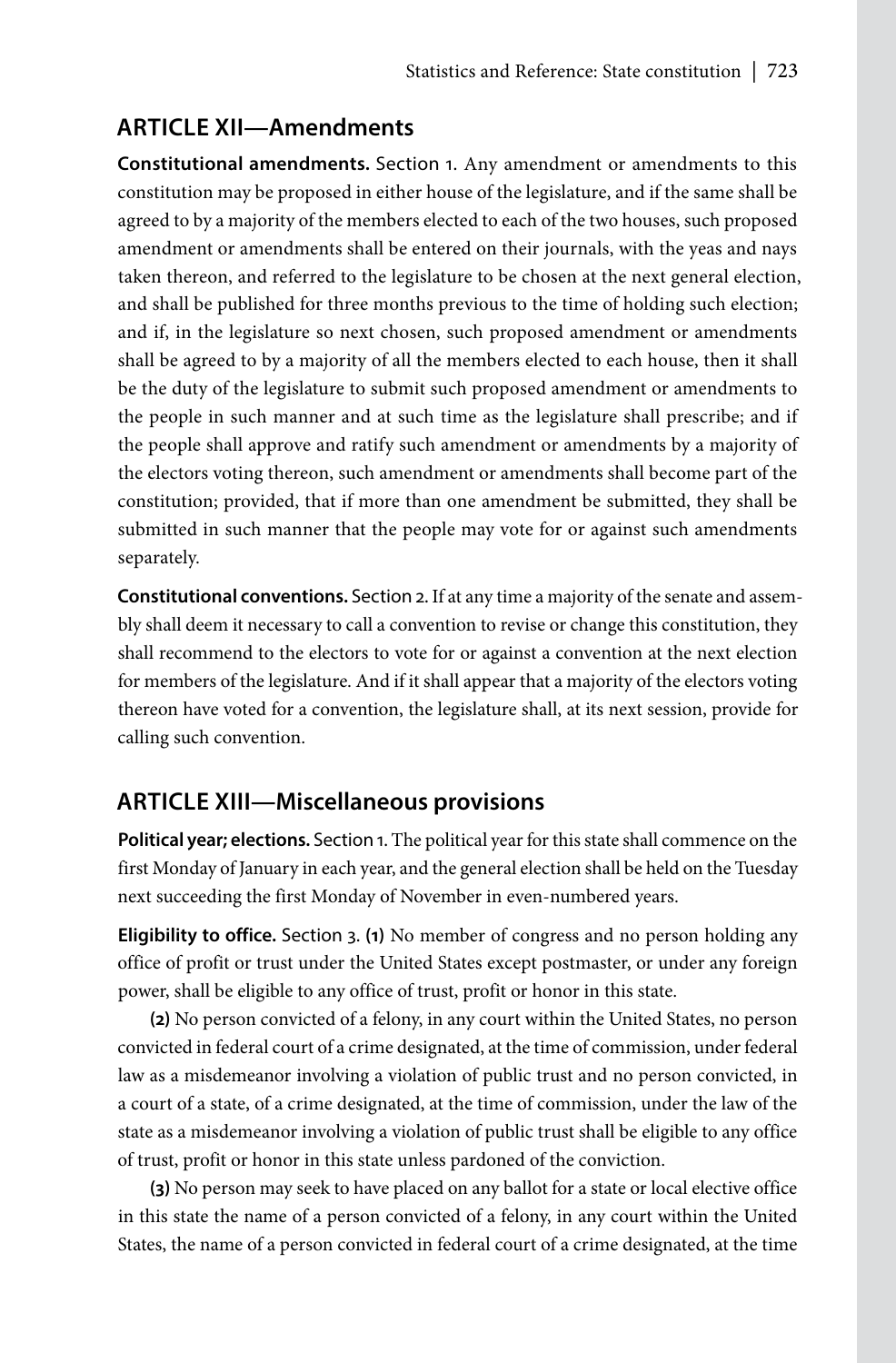of commission, under federal law as a misdemeanor involving a violation of public trust or the name of a person convicted, in a court of a state, of a crime designated, at the time of commission, under the law of the state as a misdemeanor involving a violation of public trust, unless the person named for the ballot has been pardoned of the conviction.

**Great seal.** Section 4. It shall be the duty of the legislature to provide a great seal for the state, which shall be kept by the secretary of state, and all official acts of the governor, his approbation of the laws excepted, shall be thereby authenticated.

**Legislative officers.** Section 6. The elective officers of the legislature, other than the presiding officers, shall be a chief clerk and a sergeant at arms, to be elected by each house.

**Division of counties.** Section 7. No county with an area of nine hundred square miles or less shall be divided or have any part stricken therefrom, without submitting the question to a vote of the people of the county, nor unless a majority of all the legal voters of the county voting on the question shall vote for the same.

**Removal of county seats.** Section 8. No county seat shall be removed until the point to which it is proposed to be removed shall be fixed by law, and a majority of the voters of the county voting on the question shall have voted in favor of its removal to such point.

**Election or appointment of statutory officers.** Section 9. All county officers whose election or appointment is not provided for by this constitution shall be elected by the electors of the respective counties, or appointed by the boards of supervisors, or other county authorities, as the legislature shall direct. All city, town and village officers whose election or appointment is not provided for by this constitution shall be elected by the electors of such cities, towns and villages, or of some division thereof, or appointed by such authorities thereof as the legislature shall designate for that purpose. All other officers whose election or appointment is not provided for by this constitution, and all officers whose offices may hereafter be created by law, shall be elected by the people or appointed, as the legislature may direct.

**Vacancies in office.** Section 10. **(1)** The legislature may declare the cases in which any office shall be deemed vacant, and also the manner of filling the vacancy, where no provision is made for that purpose in this constitution.

**(2)** Whenever there is a vacancy in the office of lieutenant governor, the governor shall nominate a successor to serve for the balance of the unexpired term, who shall take office after confirmation by the senate and by the assembly.

**Passes, franks and privileges.** Section 11. No person, association, copartnership, or corporation, shall promise, offer or give, for any purpose, to any political committee, or any member or employe thereof, to any candidate for, or incumbent of any office or position under the constitution or laws, or under any ordinance of any town or municipality, of this state, or to any person at the request or for the advantage of all or any of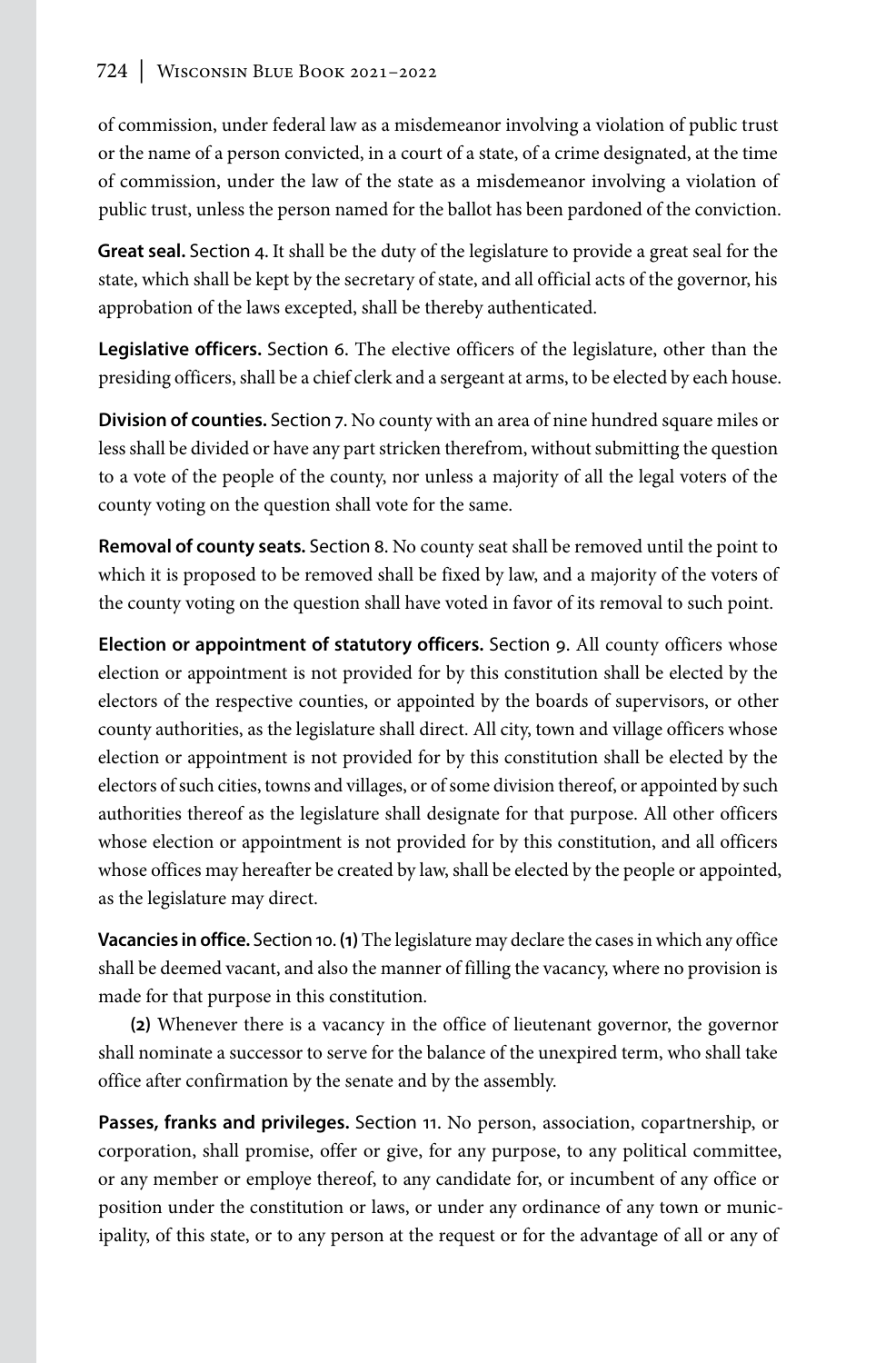them, any free pass or frank, or any privilege withheld from any person, for the traveling accommodation or transportation of any person or property, or the transmission of any message or communication.

No political committee, and no member or employee thereof, no candidate for and no incumbent of any office or position under the constitution or laws, or under any ordinance of any town or municipality of this state, shall ask for, or accept, from any person, association, copartnership, or corporation, or use, in any manner, or for any purpose, any free pass or frank, or any privilege withheld from any person, for the traveling accommodation or transportation of any person or property, or the transmission of any message or communication.

Any violation of any of the above provisions shall be bribery and punished as provided by law, and if any officer or any member of the legislature be guilty thereof, his office shall become vacant.

No person within the purview of this act shall be privileged from testifying in relation to anything therein prohibited; and no person having so testified shall be liable to any prosecution or punishment for any offense concerning which he was required to give his testimony or produce any documentary evidence.

Notaries public and regular employees of a railroad or other public utilities who are candidates for or hold public offices for which the annual compensation is not more than three hundred dollars to whom no passes or privileges are extended beyond those which are extended to other regular employees of such corporations are excepted from the provisions of this section.

**Recall of elective officers.** Section 12. The qualified electors of the state, of any congressional, judicial or legislative district or of any county may petition for the recall of any incumbent elective officer after the first year of the term for which the incumbent was elected, by filing a petition with the filing officer with whom the nomination petition to the office in the primary is filed, demanding the recall of the incumbent.

**(1)** The recall petition shall be signed by electors equalling at least twenty-five percent of the vote cast for the office of governor at the last preceding election, in the state, county or district which the incumbent represents.

**(2)** The filing officer with whom the recall petition is filed shall call a recall election for the Tuesday of the 6th week after the date of filing the petition or, if that Tuesday is a legal holiday, on the first day after that Tuesday which is not a legal holiday.

**(3)** The incumbent shall continue to perform the duties of the office until the recall election results are officially declared.

**(4)** Unless the incumbent declines within 10 days after the filing of the petition, the incumbent shall without filing be deemed to have filed for the recall election. Other candidates may file for the office in the manner provided by law for special elections. For the purpose of conducting elections under this section:

(a) When more than 2 persons compete for a nonpartisan office, a recall primary shall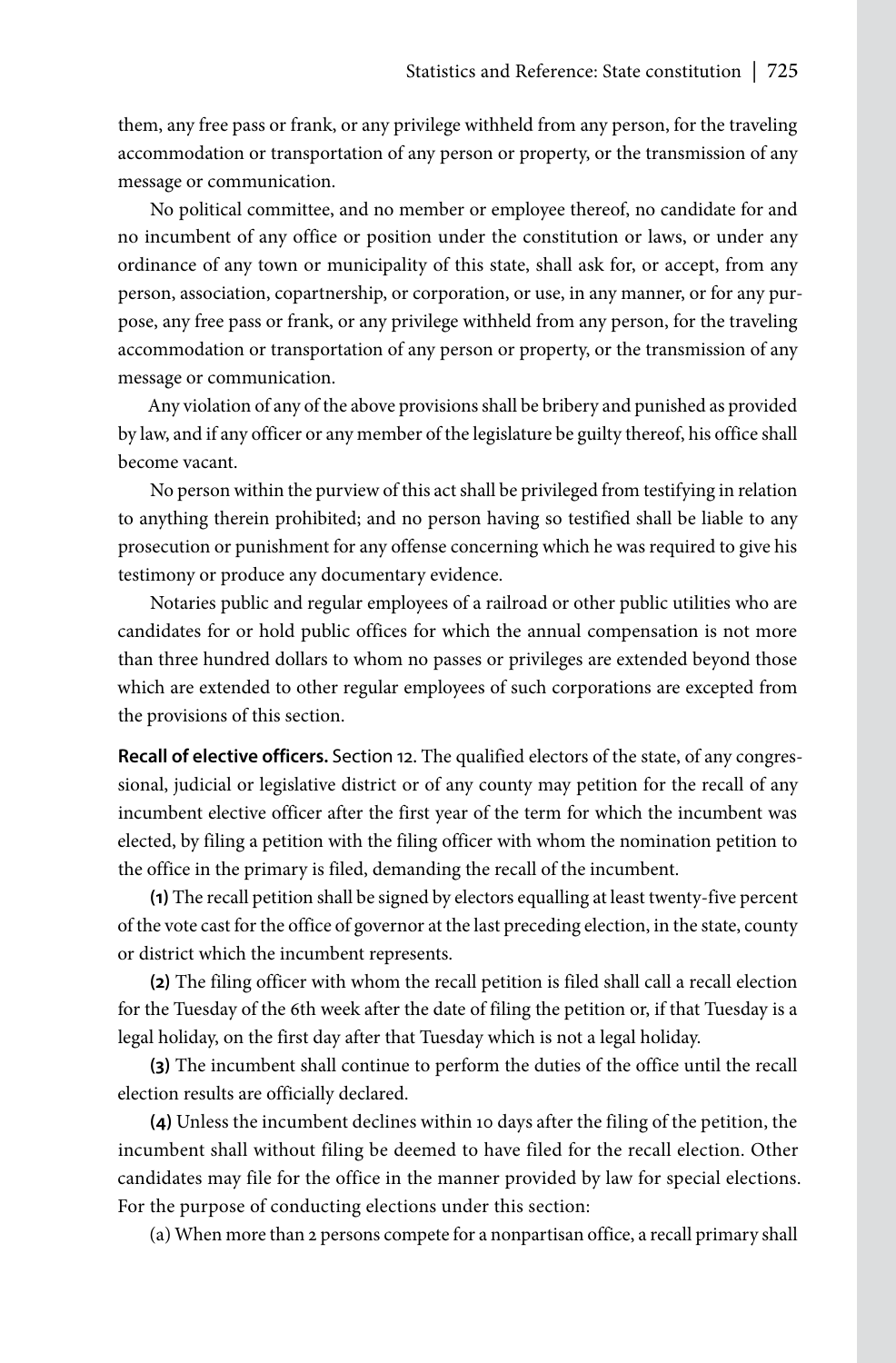be held. The 2 persons receiving the highest number of votes in the recall primary shall be the 2 candidates in the recall election, except that if any candidate receives a majority of the total number of votes cast in the recall primary, that candidate shall assume the office for the remainder of the term and a recall election shall not be held.

(b) For any partisan office, a recall primary shall be held for each political party which is by law entitled to a separate ballot and from which more than one candidate competes for the party's nomination in the recall election. The person receiving the highest number of votes in the recall primary for each political party shall be that party's candidate in the recall election. Independent candidates and candidates representing political parties not entitled by law to a separate ballot shall be shown on the ballot for the recall election only.

(c) When a recall primary is required, the date specified under sub. (2) shall be the date of the recall primary and the recall election shall be held on the Tuesday of the 4th week after the recall primary or, if that Tuesday is a legal holiday, on the first day after that Tuesday which is not a legal holiday.

**(5)** The person who receives the highest number of votes in the recall election shall be elected for the remainder of the term.

**(6)** After one such petition and recall election, no further recall petition shall be filed against the same officer during the term for which he was elected.

**(7)** This section shall be self-executing and mandatory. Laws may be enacted to facilitate its operation but no law shall be enacted to hamper, restrict or impair the right of recall.

**Marriage.** Section 13. Only a marriage between one man and one woman shall be valid or recognized as a marriage in this state. A legal status identical or substantially similar to that of marriage for unmarried individuals shall not be valid or recognized in this state.

# **ARTICLE XIV—Schedule**

**Effect of change from territory to state.** Section 1. That no inconvenience may arise by reason of a change from a territorial to a permanent state government, it is declared that all rights, actions, prosecutions, judgments, claims and contracts, as well of individuals as of bodies corporate, shall continue as if no such change had taken place; and all process which may be issued under the authority of the territory of Wisconsin previous to its admission into the union of the United States shall be as valid as if issued in the name of the state.

**Territorial laws continued.** Section 2. All laws now in force in the territory of Wisconsin which are not repugnant to this constitution shall remain in force until they expire by their own limitation or be altered or repealed by the legislature.

**Common law continued in force.** Section 13. Such parts of the common law as are now in force in the territory of Wisconsin, not inconsistent with this constitution, shall be and continue part of the law of this state until altered or suspended by the legislature.